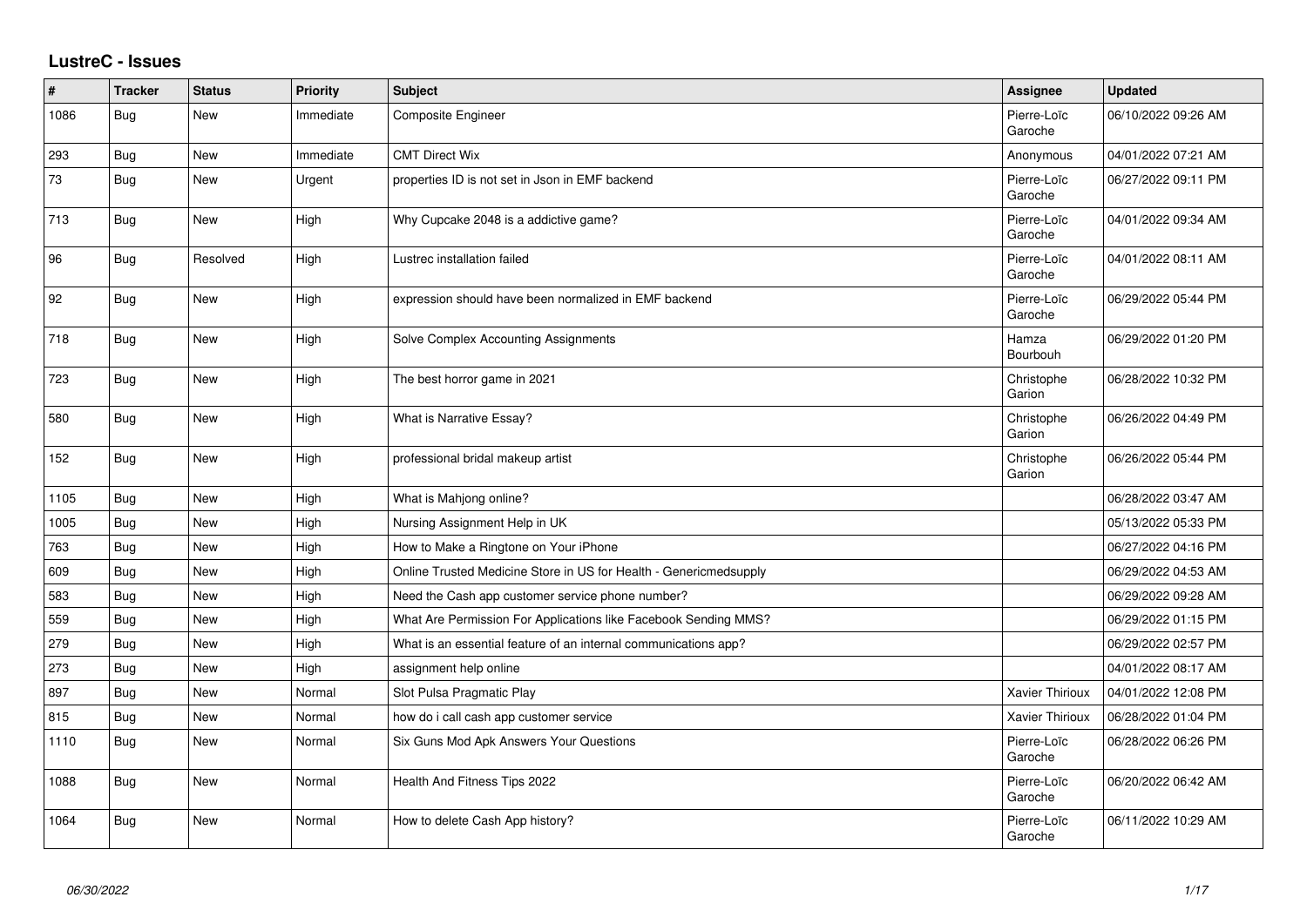| #    | <b>Tracker</b> | <b>Status</b> | <b>Priority</b> | <b>Subject</b>                                                                | <b>Assignee</b>        | <b>Updated</b>      |
|------|----------------|---------------|-----------------|-------------------------------------------------------------------------------|------------------------|---------------------|
| 1055 | <b>Bug</b>     | New           | Normal          | seo apk                                                                       | Pierre-Loïc<br>Garoche | 05/27/2022 06:23 AM |
| 1054 | <b>Bug</b>     | New           | Normal          | Apkmodule                                                                     | Pierre-Loïc<br>Garoche | 05/26/2022 03:37 PM |
| 1038 | Bug            | New           | Normal          | How to Fix Canon Printer Offline ISsue                                        | Pierre-Loïc<br>Garoche | 05/27/2022 05:25 AM |
| 1035 | Bug            | New           | Normal          | how to relieve spam score                                                     | Pierre-Loïc<br>Garoche | 05/18/2022 11:39 AM |
| 1010 | Bug            | New           | Normal          | what are the requirements to borrow money from cash app ? cash app borrow app | Pierre-Loïc<br>Garoche | 05/11/2022 09:29 AM |
| 1003 | Bug            | New           | Normal          | Drift F1 is a drifting car game inspired by F1's tracks.                      | Pierre-Loïc<br>Garoche | 05/10/2022 10:52 AM |
| 936  | <b>Bug</b>     | New           | Normal          | Avantages de l'extension AliTools pour faire du shopping sur Aliexpress       | Pierre-Loïc<br>Garoche | 04/12/2022 11:35 AM |
| 860  | Bug            | New           | Normal          | pokemon guide                                                                 | Pierre-Loïc<br>Garoche | 06/18/2022 08:18 PM |
| 837  | Bug            | New           | Normal          | To Create An Instagram Story                                                  | Pierre-Loïc<br>Garoche | 04/01/2022 08:58 AM |
| 829  | Bug            | New           | Normal          | Write My Dissertation For Me UK                                               | Pierre-Loïc<br>Garoche | 06/26/2022 04:13 AM |
| 814  | Bug            | New           | Normal          | Stage Fright Cure                                                             | Pierre-Loïc<br>Garoche | 06/28/2022 12:31 AM |
| 780  | Bug            | New           | Normal          | Best Whatsapp Modified APKs                                                   | Pierre-Loïc<br>Garoche | 06/28/2022 05:38 PM |
| 759  | Bug            | <b>New</b>    | Normal          | Canon IJ Network Tool                                                         | Pierre-Loïc<br>Garoche | 06/29/2022 11:16 PM |
| 727  | <b>Bug</b>     | New           | Normal          | Drive for speed simulator mod apk                                             | Pierre-Loïc<br>Garoche | 06/27/2022 06:33 AM |
| 707  | <b>Bug</b>     | <b>New</b>    | Normal          | Why Accounting Assignments Are Beneficial For The Students?                   | Pierre-Loïc<br>Garoche | 06/30/2022 01:06 AM |
| 674  | <b>Bug</b>     | New           | Normal          | The best game in 2021                                                         | Pierre-Loïc<br>Garoche | 06/30/2022 03:13 AM |
| 671  | Bug            | New           | Normal          | Hot games                                                                     | Pierre-Loïc<br>Garoche | 06/29/2022 12:40 AM |
| 663  | <b>Bug</b>     | New           | Normal          | Know how the Cash app twitches words in a detailed way.                       | Pierre-Loïc<br>Garoche | 06/28/2022 07:08 PM |
| 602  | Bug            | New           | Normal          | Best Essay Writing Service UK                                                 | Pierre-Loïc<br>Garoche | 06/29/2022 10:32 AM |
| 601  | <b>Bug</b>     | New           | Normal          | Best Essay Writing Service UK                                                 | Pierre-Loïc<br>Garoche | 06/29/2022 01:57 PM |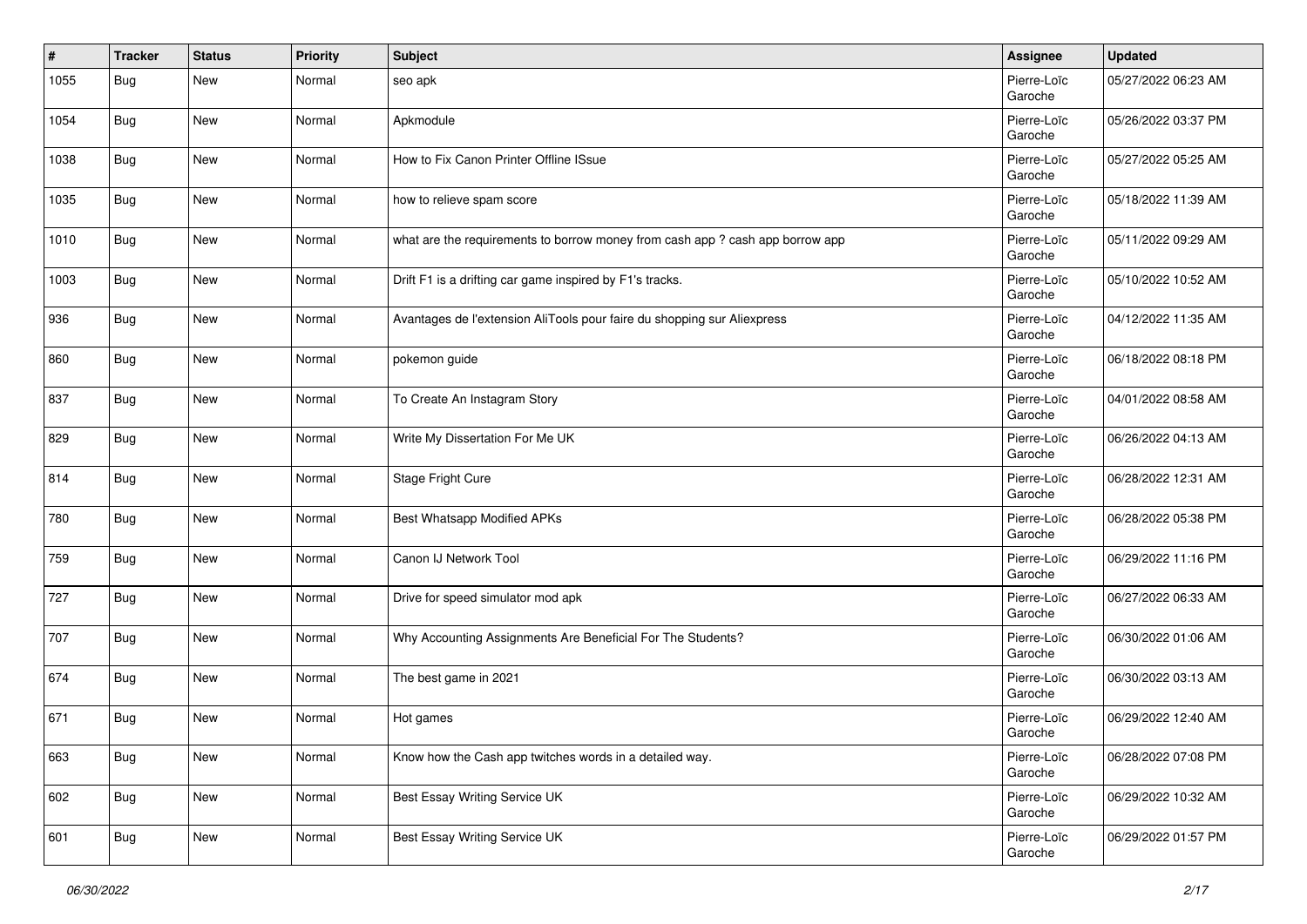| #    | <b>Tracker</b> | <b>Status</b> | <b>Priority</b> | <b>Subject</b>                                                                       | Assignee               | <b>Updated</b>      |
|------|----------------|---------------|-----------------|--------------------------------------------------------------------------------------|------------------------|---------------------|
| 582  | <b>Bug</b>     | New           | Normal          | Cash App Won't Let Me Send Money If There Is A Low Balance Available                 | Pierre-Loïc<br>Garoche | 06/29/2022 03:01 PM |
| 571  | <b>Bug</b>     | New           | Normal          | How may the Cash app dispute your trade?                                             | Pierre-Loïc<br>Garoche | 06/29/2022 09:47 AM |
| 570  | <b>Bug</b>     | New           | Normal          | What is Sutton bank cash app customer service phone number?                          | Pierre-Loïc<br>Garoche | 06/28/2022 03:09 PM |
| 569  | <b>Bug</b>     | New           | Normal          | What is the incoming and outgoing mail server for Outlook IMAP settings?             | Pierre-Loïc<br>Garoche | 06/28/2022 07:38 PM |
| 534  | <b>Bug</b>     | New           | Normal          | Know how to initiate cash app refund by contacting the technical team                | Pierre-Loïc<br>Garoche | 06/29/2022 03:23 PM |
| 523  | <b>Bug</b>     | New           | Normal          | What Is The Right Google Account Recovery Aid To Regain Account Access?              | Pierre-Loïc<br>Garoche | 06/29/2022 08:37 PM |
| 501  | <b>Bug</b>     | New           | Normal          | How Do I Annihilate Cash App Transfer Failed Problems Effectively                    | Pierre-Loïc<br>Garoche | 06/30/2022 12:58 AM |
| 500  | <b>Bug</b>     | New           | Normal          | Simply contact the technical team, to find the solution to cash app refund problems. | Pierre-Loïc<br>Garoche | 06/29/2022 08:08 PM |
| 275  | <b>Bug</b>     | New           | Normal          | Activate Cash App Card With Or Without QR - Step By Step Guide                       | Pierre-Loïc<br>Garoche | 06/30/2022 01:39 AM |
| 251  | <b>Bug</b>     | New           | Normal          | All About Cash App Transfer Fail Problems                                            | Pierre-Loïc<br>Garoche | 06/29/2022 01:24 AM |
| 249  | <b>Bug</b>     | New           | Normal          | Steps to Activate Cash App Card in Less then 2 Minutes - Get Information             | Pierre-Loïc<br>Garoche | 06/21/2022 07:52 PM |
| 231  | <b>Bug</b>     | New           | Normal          | Is the ringtone download difficult or not?                                           | Pierre-Loïc<br>Garoche | 06/28/2022 04:48 AM |
| 188  | <b>Bug</b>     | New           | Normal          | Why are university students buying assignments online?                               | Pierre-Loïc<br>Garoche | 06/29/2022 07:57 PM |
| 155  | <b>Bug</b>     | New           | Normal          | Cant access my cash app account                                                      | Pierre-Loïc<br>Garoche | 06/29/2022 01:55 PM |
| 120  | <b>Bug</b>     | New           | Normal          | ghfjtkx                                                                              | Pierre-Loïc<br>Garoche | 06/29/2022 09:26 PM |
| 88   | <b>Bug</b>     | New           | Normal          | kind2 output: When for node arguments                                                | Pierre-Loïc<br>Garoche | 06/29/2022 11:10 PM |
| 78   | <b>Bug</b>     | In Progress   | Normal          | Why generate MCDC conditions for constant flows?                                     | Pierre-Loïc<br>Garoche | 04/01/2022 08:08 AM |
| 74   | <b>Bug</b>     | New           | Normal          | const is not supported inside contract                                               | Pierre-Loïc<br>Garoche | 06/30/2022 03:27 AM |
| 72   | <b>Bug</b>     | New           | Normal          | Simulinkd does not match Lustre using EMF backend when using nested Merge expression | Pierre-Loïc<br>Garoche | 04/01/2022 08:06 AM |
| 1128 | <b>Bug</b>     | New           | Normal          | cvjvfbdi                                                                             | Hamza<br>Bourbouh      | 06/27/2022 01:52 PM |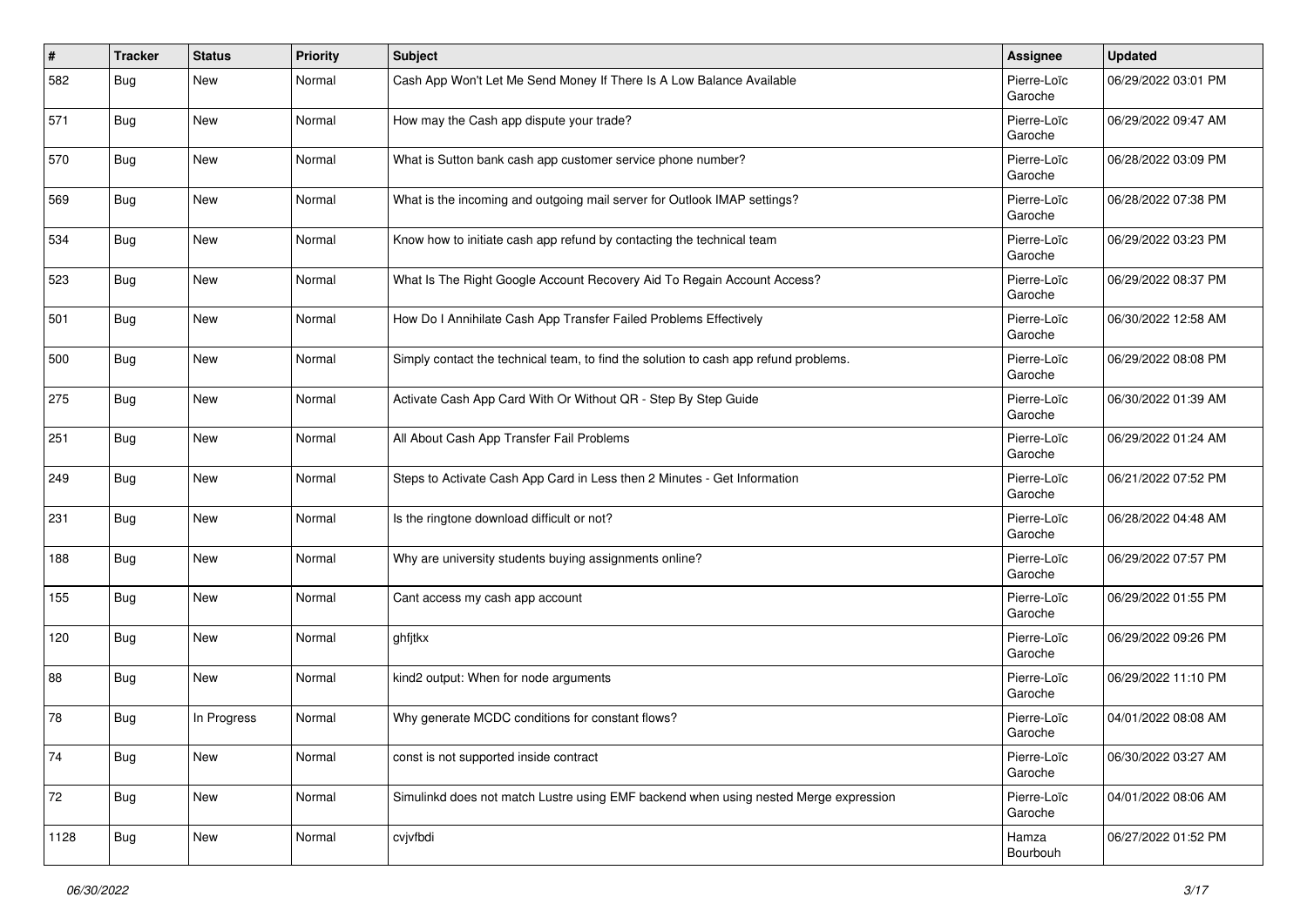| #    | <b>Tracker</b> | <b>Status</b> | <b>Priority</b> | <b>Subject</b>                                                                 | <b>Assignee</b>       | <b>Updated</b>      |
|------|----------------|---------------|-----------------|--------------------------------------------------------------------------------|-----------------------|---------------------|
| 976  | Bug            | New           | Normal          | How to delete the cash app account history right now?                          | Hamza<br>Bourbouh     | 06/28/2022 11:22 AM |
| 536  | <b>Bug</b>     | New           | Normal          | How to check the balance on the cash app card                                  | Hamza<br>Bourbouh     | 06/29/2022 01:17 PM |
| 162  | Bug            | New           | Normal          | gfyuik9                                                                        | Hamza<br>Bourbouh     | 04/01/2022 08:01 AM |
| 1047 | Bug            | New           | Normal          | Opensea                                                                        | Corentin<br>Lauverjat | 05/24/2022 02:32 PM |
| 818  | <b>Bug</b>     | New           | Normal          | Have you ever played a basketball game?                                        | Corentin<br>Lauverjat | 04/01/2022 08:55 AM |
| 761  | Bug            | New           | Normal          | What is it about basketball that makes it so popular in the United States?     | Corentin<br>Lauverjat | 06/29/2022 06:51 AM |
| 264  | Bug            | New           | Normal          | We Buy Your Unwanted Car                                                       | Corentin<br>Lauverjat | 06/29/2022 05:36 PM |
| 1093 | Bug            | New           | Normal          | Uniswap Exchange                                                               | Christophe<br>Garion  | 06/14/2022 11:55 AM |
| 1074 | <b>Bug</b>     | New           | Normal          | Dissertation writing help at economical rates!                                 | Christophe<br>Garion  | 06/06/2022 04:48 PM |
| 1000 | Bug            | New           | Normal          | Super easy way to zoom photos and upload to Instagram                          | Christophe<br>Garion  | 06/28/2022 06:14 PM |
| 986  | Bug            | New           | Normal          | dbhdsvbhdf                                                                     | Christophe<br>Garion  | 06/27/2022 04:12 PM |
| 955  | <b>Bug</b>     | New           | Normal          | How Long Does Verification Take On Cash App If You Apply For The Verification? | Christophe<br>Garion  | 06/25/2022 10:50 PM |
| 939  | Bug            | New           | Normal          | Ability to change sound notifications                                          | Christophe<br>Garion  | 06/27/2022 11:29 PM |
| 938  | Bug            | New           | Normal          | Would you like to have your own ringtone                                       | Christophe<br>Garion  | 06/26/2022 09:54 PM |
| 858  | Bug            | New           | Normal          | opourid                                                                        | Christophe<br>Garion  | 04/01/2022 09:13 AM |
| 805  | Bug            | New           | Normal          | Ketamine Online Store                                                          | Christophe<br>Garion  | 06/28/2022 10:04 PM |
| 797  | Bug            | New           | Normal          | Psychedelic                                                                    | Christophe<br>Garion  | 06/28/2022 11:11 PM |
| 722  | <b>Bug</b>     | New           | Normal          | Vergrößern Sie Instagram-Fotos mit instazoom                                   | Christophe<br>Garion  | 06/28/2022 07:21 AM |
| 694  | <b>Bug</b>     | New           | Normal          | How to Get Guidance On How To Cash App Withdrawal Limit?                       | Christophe<br>Garion  | 06/29/2022 03:09 PM |
| 579  | <b>Bug</b>     | New           | Normal          | YOUR CV MAKES YOUR FIRST IMPRESSION                                            | Christophe<br>Garion  | 06/27/2022 12:22 PM |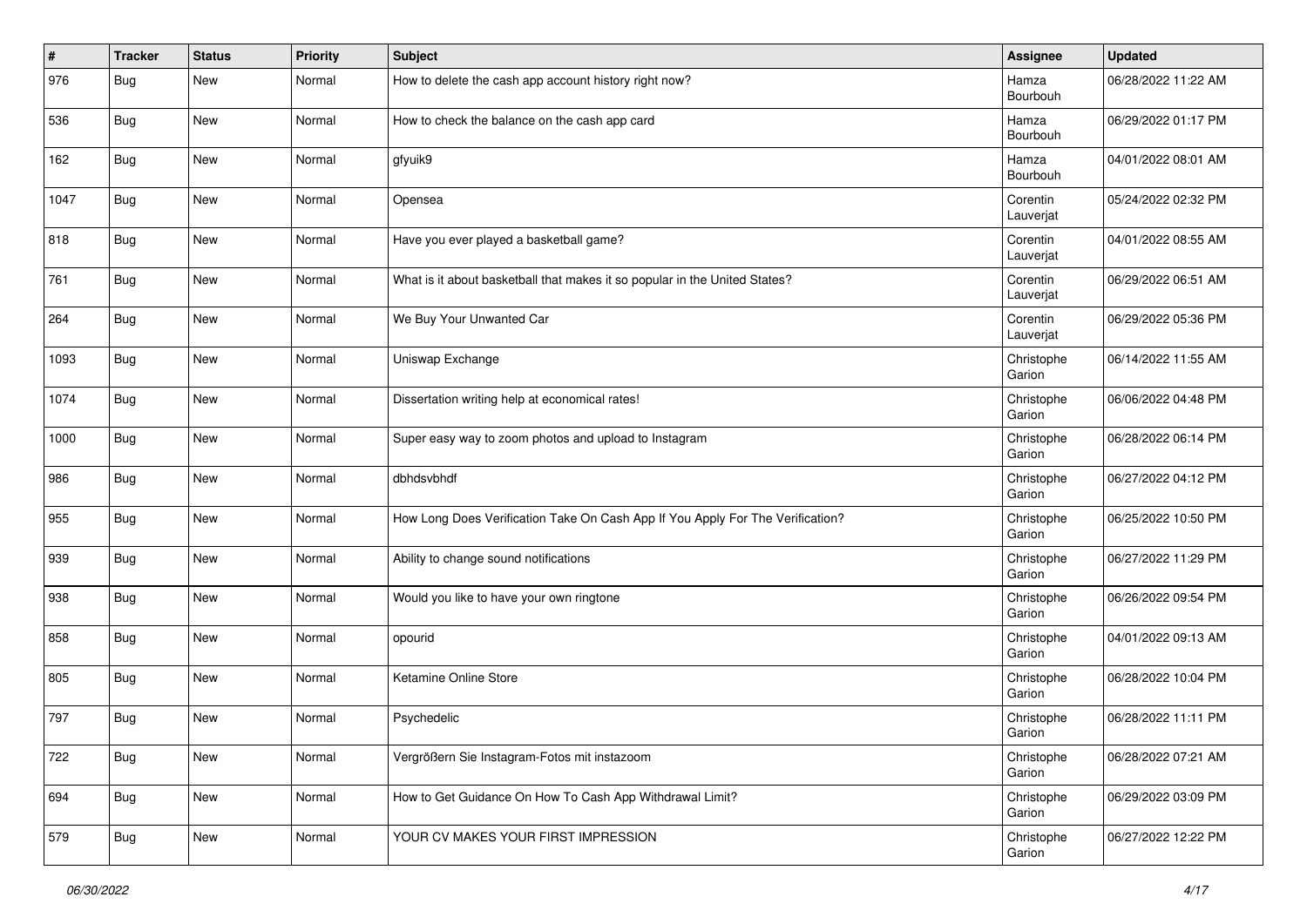| #    | <b>Tracker</b> | <b>Status</b> | <b>Priority</b> | <b>Subject</b>                                                                                          | Assignee             | <b>Updated</b>      |
|------|----------------|---------------|-----------------|---------------------------------------------------------------------------------------------------------|----------------------|---------------------|
| 535  | <b>Bug</b>     | New           | Normal          | Getting Tangled Problems When You Try To Apply For Cash App Delete Account                              | Christophe<br>Garion | 06/26/2022 04:51 PM |
| 498  | <b>Bug</b>     | New           | Normal          | Téléchargeur SoundCloud : SoundCloud en Mp3                                                             | Christophe<br>Garion | 06/30/2022 02:14 AM |
| 270  | <b>Bug</b>     | New           | Normal          | Logo Mansion                                                                                            | Christophe<br>Garion | 04/01/2022 08:20 AM |
| 153  | <b>Bug</b>     | New           | Normal          | urgent loan online                                                                                      | Christophe<br>Garion | 06/29/2022 05:43 PM |
| 531  | <b>Bug</b>     | New           | Normal          | Cheap Assignment Writing Service UK                                                                     | Anonymous            | 06/29/2022 12:18 PM |
| 530  | <b>Bug</b>     | New           | Normal          | Cheap Assignment Writing Service UK                                                                     | Anonymous            | 06/28/2022 11:00 PM |
| 513  | <b>Bug</b>     | New           | Normal          | Unlock cash app account using the easy steps:                                                           | Anonymous            | 06/30/2022 01:17 AM |
| 274  | Bug            | New           | Normal          | How AI is transforming coupon marketing campaigns?                                                      | Anonymous            | 06/27/2022 01:54 PM |
| 269  | <b>Bug</b>     | New           | Normal          | Is there such a site for app design?                                                                    | Anonymous            | 06/29/2022 11:19 PM |
| 226  | Bug            | New           | Normal          | How to find reliable service reviews                                                                    | Anonymous            | 04/01/2022 08:46 AM |
| 167  | <b>Bug</b>     | New           | Normal          | instant loan without documents                                                                          | Anonymous            | 06/28/2022 07:35 PM |
| 118  | <b>Bug</b>     | New           | Normal          | golf                                                                                                    | Anonymous            | 06/29/2022 07:36 PM |
| 1131 | <b>Bug</b>     | New           | Normal          | Calculatrice Forex pour calculer les paramètres de la copie des transactions                            |                      | 06/29/2022 07:24 PM |
| 1129 | Bug            | <b>New</b>    | Normal          | how to enable direct deposit on cash app?                                                               |                      | 06/28/2022 10:44 AM |
| 1127 | <b>Bug</b>     | New           | Normal          | Is there any support to find Google Feud answers?                                                       |                      | 06/27/2022 04:27 AM |
| 1126 | <b>Bug</b>     | New           | Normal          | 1PLSD                                                                                                   |                      | 06/25/2022 09:36 AM |
| 1125 | Bug            | New           | Normal          | What is Wordscapes?                                                                                     |                      | 06/24/2022 09:05 AM |
| 1124 | <b>Bug</b>     | New           | Normal          | Cookie clicker unblocked                                                                                |                      | 06/24/2022 05:14 AM |
| 1123 | Bug            | New           | Normal          | Where To Watch FIFA World Cup 2022                                                                      |                      | 06/24/2022 03:51 AM |
| 1122 | <b>Bug</b>     | New           | Normal          | Count the number of words on the Microsoft Word application in the phone                                |                      | 06/23/2022 04:19 AM |
| 1121 | <b>Bug</b>     | New           | Normal          | LustreC do not run                                                                                      |                      | 06/22/2022 08:43 AM |
| 1120 | <b>Bug</b>     | New           | Normal          | Summary of 5 best coloring apps on phones                                                               |                      | 06/26/2022 11:32 AM |
| 1119 | Bug            | New           | Normal          | Klondike Solitaire                                                                                      |                      | 06/27/2022 03:00 PM |
| 1118 | <b>Bug</b>     | New           | Normal          | <b>Gameplay Minecraft</b>                                                                               |                      | 06/27/2022 10:33 AM |
| 1117 | Bug            | New           | Normal          | Equal Words - Word search game for PC and Windows Phone                                                 |                      | 06/29/2022 04:58 AM |
| 1116 | <b>Bug</b>     | New           | Normal          | ipTV smarts pro                                                                                         |                      | 06/29/2022 09:27 AM |
| 1115 | Bug            | New           | Normal          | How to access your saved favorite Tiktok                                                                |                      | 06/28/2022 03:59 PM |
| 1114 | <b>Bug</b>     | New           | Normal          | To control the car, all you must do is click to go left or right and release the button to go straight. |                      | 06/29/2022 09:05 AM |
| 1113 | <b>Bug</b>     | New           | Normal          | Press the button to control your car                                                                    |                      | 06/20/2022 12:09 PM |
| 1112 | <b>Bug</b>     | New           | Normal          | What Cash App Policy Says If Random Person Sent Me Money On Cash App?                                   |                      | 06/27/2022 02:39 AM |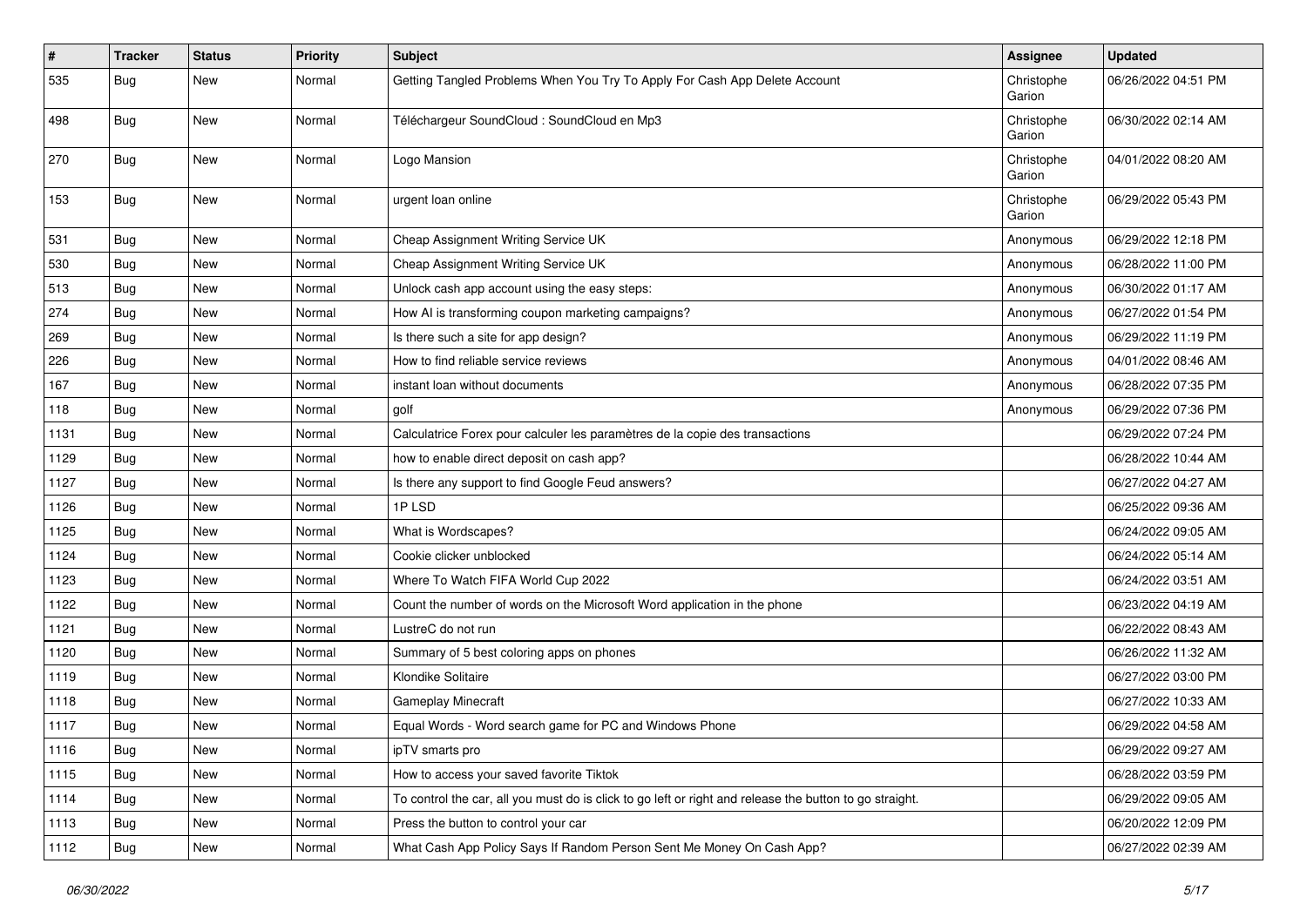| $\pmb{\#}$ | <b>Tracker</b> | <b>Status</b> | <b>Priority</b> | Subject                                                                                                                                                  | <b>Assignee</b> | <b>Updated</b>      |
|------------|----------------|---------------|-----------------|----------------------------------------------------------------------------------------------------------------------------------------------------------|-----------------|---------------------|
| 1111       | <b>Bug</b>     | New           | Normal          | LOLBeans is a fun battle royale game where you race with other players while avoiding obstacles. Reach the<br>end of the course in competitive gameplay! |                 | 06/26/2022 09:17 AM |
| 1108       | <b>Bug</b>     | New           | Normal          | Six Guns Mod Apk Answers Your Questions                                                                                                                  |                 | 06/26/2022 06:26 PM |
| 1106       | <b>Bug</b>     | New           | Normal          | How Do I Get Cash App ++ Without Confronting Any Technical Glitches?                                                                                     |                 | 06/25/2022 09:53 PM |
| 1104       | Bug            | New           | Normal          | Idle game fix bug                                                                                                                                        |                 | 06/26/2022 06:52 PM |
| 1103       | <b>Bug</b>     | New           | Normal          | Idle game fix bug                                                                                                                                        |                 | 06/25/2022 09:08 PM |
| 1102       | <b>Bug</b>     | New           | Normal          | Charlottesville Travel Guide?                                                                                                                            |                 | 06/26/2022 07:44 AM |
| 1101       | <b>Bug</b>     | New           | Normal          | How to Delete Cash App History at once?                                                                                                                  |                 | 06/27/2022 01:33 PM |
| 1098       | <b>Bug</b>     | New           | Normal          | Life of a Fisherman                                                                                                                                      |                 | 06/26/2022 05:16 PM |
| 1097       | <b>Bug</b>     | <b>New</b>    | Normal          | Race and experience new life.                                                                                                                            |                 | 06/26/2022 04:22 PM |
| 1096       | <b>Bug</b>     | New           | Normal          | Race and experience new life.                                                                                                                            |                 | 06/26/2022 06:07 PM |
| 1094       | <b>Bug</b>     | New           | Normal          | What time does direct deposit hit Cash App?                                                                                                              |                 | 06/14/2022 03:27 PM |
| 1092       | <b>Bug</b>     | New           | Normal          | Ellison Estate Vineyard                                                                                                                                  |                 | 06/20/2022 12:03 PM |
| 1091       | <b>Bug</b>     | New           | Normal          | Find family fun indoors and outdoors in the Jungfrau Region                                                                                              |                 | 06/14/2022 09:33 AM |
| 1090       | <b>Bug</b>     | New           | Normal          | Pay Someone To Do My Assignment                                                                                                                          |                 | 06/11/2022 03:15 PM |
| 1089       | <b>Bug</b>     | New           | Normal          | Pay Someone To Do My Assignment                                                                                                                          |                 | 06/15/2022 04:44 AM |
| 1087       | <b>Bug</b>     | New           | Normal          | How do new writers start out?                                                                                                                            |                 | 06/29/2022 10:43 AM |
| 1084       | <b>Bug</b>     | New           | Normal          | <b>Trippie Redd</b>                                                                                                                                      |                 | 06/11/2022 09:05 AM |
| 1083       | <b>Bug</b>     | New           | Normal          | coin base review                                                                                                                                         |                 | 06/11/2022 09:13 AM |
| 1082       | <b>Bug</b>     | New           | Normal          | Reset chime bank password without phone number                                                                                                           |                 | 06/15/2022 11:56 AM |
| 1080       | <b>Bug</b>     | <b>New</b>    | Normal          | How to use Math Wallet   Nexo wallet   CoinTiger Exchange                                                                                                |                 | 06/15/2022 11:56 AM |
| 1079       | <b>Bug</b>     | New           | Normal          | How to get cheap psychology assignment?                                                                                                                  |                 | 06/15/2022 06:00 AM |
| 1078       | <b>Bug</b>     | New           | Normal          | What Bank Is Cash App On Plaid? Find Clarity And Assistance                                                                                              |                 | 06/15/2022 11:56 AM |
| 1077       | Bug            | New           | Normal          | Les excellentes façons d'utiliser ces images                                                                                                             |                 | 06/29/2022 12:54 PM |
| 1076       | <b>Bug</b>     | New           | Normal          | DedicatedHosting4u                                                                                                                                       |                 | 06/11/2022 09:15 AM |
| 1073       | <b>Bug</b>     | New           | Normal          | <b>Cricut Design Space</b>                                                                                                                               |                 | 06/07/2022 09:34 PM |
| 1072       | Bug            | New           | Normal          | ij.start canon                                                                                                                                           |                 | 06/21/2022 06:56 PM |
| 1071       | Bug            | New           | Normal          | Cinema HD Review - Cinemahdv2.net                                                                                                                        |                 | 06/21/2022 06:54 PM |
| 1069       | Bug            | New           | Normal          | how to get cash app support phone number 24*7 available                                                                                                  |                 | 06/29/2022 05:37 PM |
| 1068       | <b>Bug</b>     | New           | Normal          | 123.hp.com/laserjet                                                                                                                                      |                 | 05/31/2022 12:22 PM |
| 1067       | <b>Bug</b>     | New           | Normal          | Cricut.com/setup                                                                                                                                         |                 | 05/31/2022 12:19 PM |
| 1065       | <b>Bug</b>     | New           | Normal          | The top foreign language training game in 2022                                                                                                           |                 | 06/07/2022 04:05 AM |
| 1063       | <b>Bug</b>     | New           | Normal          | 123.hp.com/laserjet                                                                                                                                      |                 | 05/28/2022 12:27 PM |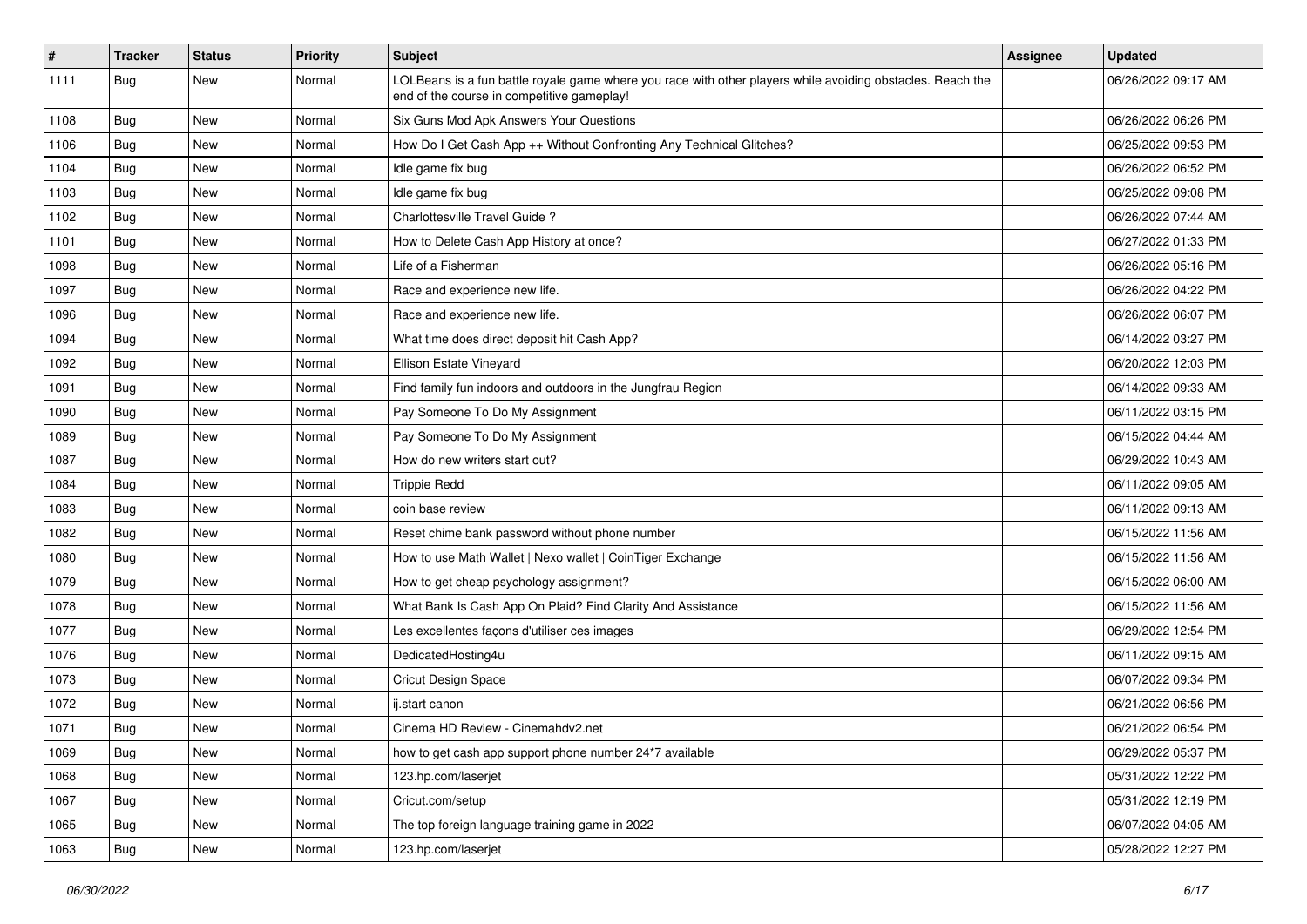| $\vert$ # | <b>Tracker</b> | <b>Status</b> | <b>Priority</b> | Subject                                                                  | <b>Assignee</b> | <b>Updated</b>      |
|-----------|----------------|---------------|-----------------|--------------------------------------------------------------------------|-----------------|---------------------|
| 1062      | Bug            | New           | Normal          | Cricut.com/setup                                                         |                 | 05/28/2022 12:26 PM |
| 1061      | <b>Bug</b>     | New           | Normal          | Cricut.com/setup                                                         |                 | 05/28/2022 12:24 PM |
| 1060      | Bug            | New           | Normal          | How to Use Panda Helper to Speed Up Your iOS                             |                 | 05/28/2022 09:12 AM |
| 1059      | <b>Bug</b>     | New           | Normal          | 123.hp.com/laserjet                                                      |                 | 05/28/2022 08:29 AM |
| 1058      | Bug            | New           | Normal          | Cricut.com/setup                                                         |                 | 05/28/2022 08:28 AM |
| 1057      | <b>Bug</b>     | New           | Normal          | <b>CCPlay Education Edition APK</b>                                      |                 | 06/07/2022 04:07 AM |
| 1053      | <b>Bug</b>     | New           | Normal          | Game Geometry Dash                                                       |                 | 05/26/2022 11:30 AM |
| 1052      | <b>Bug</b>     | New           | Normal          | Build Now GG is a new battle royale game.                                |                 | 05/26/2022 04:24 AM |
| 1051      | <b>Bug</b>     | New           | Normal          | Dental Supplies USA                                                      |                 | 06/11/2022 09:20 PM |
| 1048      | Bug            | New           | Normal          | So zeigen Sie ein Instagram-Profilbild an und vergrößern es              |                 | 05/25/2022 06:56 AM |
| 1046      | <b>Bug</b>     | New           | Normal          | 123.hp.com/laserjet                                                      |                 | 05/24/2022 10:46 AM |
| 1045      | Bug            | New           | Normal          | Cricut.com/setup                                                         |                 | 05/24/2022 10:45 AM |
| 1044      | Bug            | New           | Normal          | Can I Disapprove If Random Person Sent Me Money On Cash App?             |                 | 05/26/2022 03:51 PM |
| 1043      | Bug            | New           | Normal          | What Is The Right Way To Troubleshoot Cash App Transfer Failed Problems? |                 | 05/25/2022 01:16 PM |
| 1042      | Bug            | New           | Normal          | How to set up direct deposit on cash app?                                |                 | 05/25/2022 01:17 PM |
| 1041      | <b>Bug</b>     | New           | Normal          | Count words in Word on the computer                                      |                 | 05/27/2022 02:16 PM |
| 1040      | Bug            | New           | Normal          | thabet                                                                   |                 | 05/19/2022 08:05 PM |
| 1039      | Bug            | New           | Normal          | How to Get Tickmill Bonuses for Free                                     |                 | 05/26/2022 05:43 PM |
| 1036      | Bug            | New           | Normal          | <b>VPS Material</b>                                                      |                 | 05/18/2022 09:34 PM |
| 1034      | Bug            | New           | Normal          | Download Teaching Feeling For Android                                    |                 | 05/20/2022 09:25 AM |
| 1033      | <b>Bug</b>     | New           | Normal          | The best slope 2 online games to play right now                          |                 | 05/17/2022 10:55 AM |
| 1032      | Bug            | New           | Normal          | How To Play The Wordle Game                                              |                 | 05/17/2022 10:37 AM |
| 1031      | Bug            | New           | Normal          | <b>IAFT Traders Union</b>                                                |                 | 05/16/2022 03:14 PM |
| 1030      | <b>Bug</b>     | New           | Normal          | <b>IAFT Traders Union</b>                                                |                 | 05/16/2022 03:13 PM |
| 1029      | <b>Bug</b>     | New           | Normal          | 5 Reasons Why People Love Coloring Pages?                                |                 | 05/16/2022 11:53 AM |
| 1028      | Bug            | New           | Normal          | The Best Free Online Game to Play with Friends                           |                 | 05/16/2022 05:00 AM |
| 1027      | <b>Bug</b>     | New           | Normal          | Word hurdle: Viral and Fun Online Game                                   |                 | 06/25/2022 06:13 PM |
| 1026      | <b>Bug</b>     | New           | Normal          | New Puzzle Game for All Age - Dordle                                     |                 | 06/25/2022 06:17 PM |
| 1025      | <b>Bug</b>     | New           | Normal          | how to change the logo in wordpress                                      |                 | 06/25/2022 06:20 PM |
| 1024      | <b>Bug</b>     | New           | Normal          | How to choose the right broker                                           |                 | 06/25/2022 06:23 PM |
| 1023      | <b>Bug</b>     | New           | Normal          | Questions That Are Typically Asked About Trap The Cat                    |                 | 05/14/2022 03:51 AM |
| 1022      | <b>Bug</b>     | New           | Normal          | 123.hp.com/laserjet                                                      |                 | 05/13/2022 01:25 PM |
| 1021      | <b>Bug</b>     | New           | Normal          | Cricut.com/setup                                                         |                 | 05/26/2022 12:21 AM |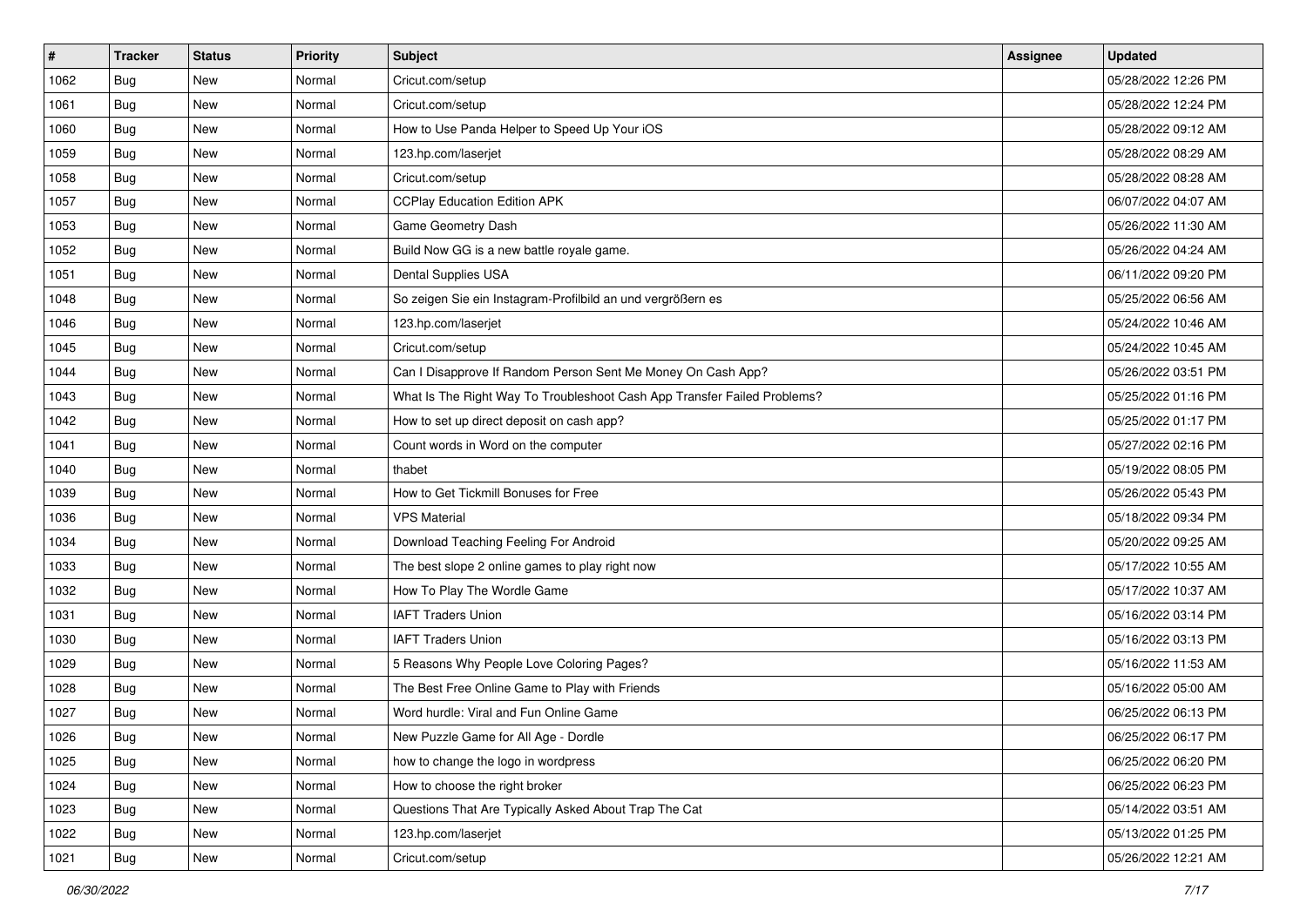| $\vert$ # | <b>Tracker</b> | <b>Status</b> | <b>Priority</b> | Subject                                                                    | <b>Assignee</b> | <b>Updated</b>      |
|-----------|----------------|---------------|-----------------|----------------------------------------------------------------------------|-----------------|---------------------|
| 1020      | Bug            | New           | Normal          | Cricut.com/setup                                                           |                 | 05/13/2022 11:14 AM |
| 1019      | <b>Bug</b>     | New           | Normal          | Cricut.com/setup                                                           |                 | 05/13/2022 11:13 AM |
| 1018      | Bug            | New           | Normal          | So erhalten Sie ein kostenloses Hörbuch                                    |                 | 06/29/2022 11:27 AM |
| 1016      | Bug            | New           | Normal          | Klondike Solitaire                                                         |                 | 05/12/2022 09:03 AM |
| 1015      | Bug            | New           | Normal          | Is it possible to send books for free?                                     |                 | 05/11/2022 04:05 PM |
| 1014      | <b>Bug</b>     | New           | Normal          | how to get chime routing and account number ? chime routing number florida |                 | 05/11/2022 12:42 PM |
| 1013      | <b>Bug</b>     | New           | Normal          | ij.start canon                                                             |                 | 05/11/2022 11:31 AM |
| 1012      | <b>Bug</b>     | New           | Normal          | Cricut.com/setup                                                           |                 | 05/11/2022 11:30 AM |
| 1011      | <b>Bug</b>     | New           | Normal          | Summary of 10 best coloring apps on phones                                 |                 | 05/11/2022 10:58 AM |
| 1009      | Bug            | New           | Normal          | How to change routing number on Cash App?                                  |                 | 05/11/2022 07:13 AM |
| 1008      | <b>Bug</b>     | New           | Normal          | Who was the first black woman to anchor a newscast?                        |                 | 05/10/2022 03:13 PM |
| 1007      | Bug            | New           | Normal          | 'ij.start canon                                                            |                 | 05/18/2022 10:40 AM |
| 1006      | Bug            | New           | Normal          | Cricut.com/setup                                                           |                 | 05/10/2022 01:22 PM |
| 1004      | <b>Bug</b>     | New           | Normal          | you get to pinch and drag a man with a very flexible face                  |                 | 05/10/2022 10:59 AM |
| 1002      | <b>Bug</b>     | New           | Normal          | Chemistry Assignment Help                                                  |                 | 06/04/2022 09:58 AM |
| 1001      | <b>Bug</b>     | New           | Normal          | Venmo Keep Saying Error?                                                   |                 | 06/27/2022 02:20 AM |
| 999       | Bug            | New           | Normal          | Is there a way to find Google Feud answers?                                |                 | 06/28/2022 01:27 AM |
| 998       | Bug            | New           | Normal          | Is It Hard to Solve Wordle An                                              |                 | 06/27/2022 12:24 AM |
| 997       | Bug            | New           | Normal          | 123.hp.com/laserjet                                                        |                 | 06/28/2022 09:48 AM |
| 996       | Bug            | New           | Normal          | Cricut.com/setup                                                           |                 | 06/27/2022 07:12 AM |
| 993       | Bug            | New           | Normal          | IO Games Free Online                                                       |                 | 06/26/2022 09:41 AM |
| 992       | Bug            | New           | Normal          | So vergrößern Sie Ihr Instagram-Profilbild                                 |                 | 06/26/2022 11:29 PM |
| 991       | Bug            | New           | Normal          | <b>MDMA MOLLY</b>                                                          |                 | 05/03/2022 12:03 AM |
| 990       | <b>Bug</b>     | New           | Normal          | Mushrooms                                                                  |                 | 06/26/2022 05:41 AM |
| 989       | <b>Bug</b>     | New           | Normal          | Barewoods Wax Cigar                                                        |                 | 06/26/2022 09:19 AM |
| 988       | Bug            | New           | Normal          | <b>Medicinal Mushrooms</b>                                                 |                 | 06/27/2022 09:33 AM |
| 987       | <b>Bug</b>     | New           | Normal          | <b>Medicinal Mushrooms</b>                                                 |                 | 06/27/2022 07:13 PM |
| 985       | <b>Bug</b>     | New           | Normal          | Find out the vitality of Facebook Phone Number:                            |                 | 06/27/2022 05:39 AM |
| 984       | <b>Bug</b>     | New           | Normal          | How to disable, permanently delete Twitter account on phone, PC            |                 | 06/26/2022 08:28 AM |
| 983       | <b>Bug</b>     | New           | Normal          | Finding issue in tekken 3 game?                                            |                 | 06/28/2022 03:26 AM |
| 982       | <b>Bug</b>     | New           | Normal          | Five sites that let you download free scenarios for your iPhone            |                 | 05/07/2022 09:34 PM |
| 981       | Bug            | New           | Normal          | VidMate Mod APK                                                            |                 | 06/28/2022 11:24 AM |
| 980       | <b>Bug</b>     | New           | Normal          | Free Gas Cards for the Unemployed                                          |                 | 06/28/2022 02:54 PM |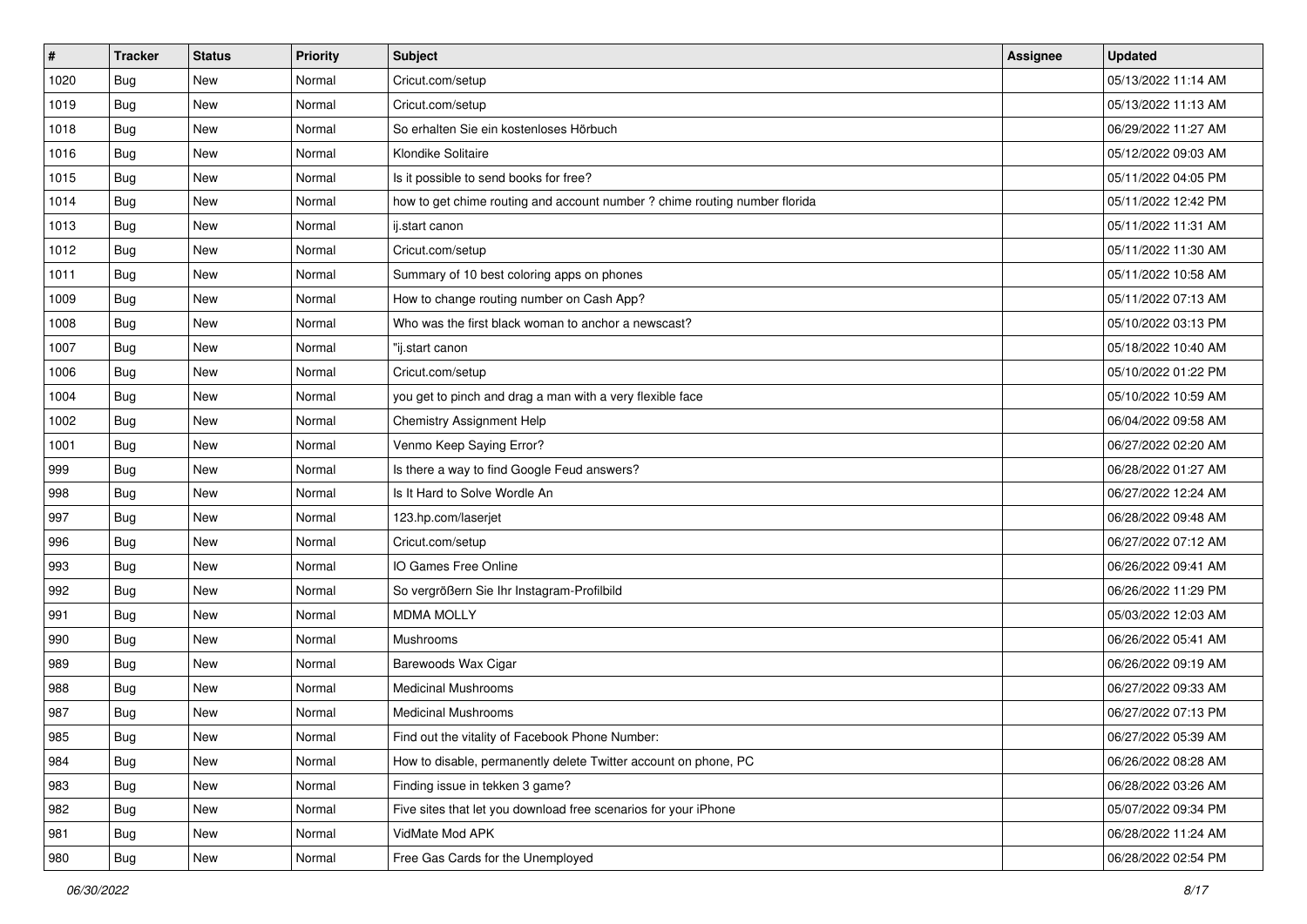| $\sharp$ | <b>Tracker</b> | <b>Status</b> | <b>Priority</b> | <b>Subject</b>                                                                         | <b>Assignee</b> | <b>Updated</b>      |
|----------|----------------|---------------|-----------------|----------------------------------------------------------------------------------------|-----------------|---------------------|
| 979      | Bug            | New           | Normal          | Free Gas Cards for the Unemployed                                                      |                 | 06/25/2022 09:02 PM |
| 978      | Bug            | <b>New</b>    | Normal          | Delamore Lodge is a place to stay.                                                     |                 | 06/27/2022 04:57 AM |
| 977      | Bug            | New           | Normal          | Fans of the Old Country will like this book.                                           |                 | 06/26/2022 05:54 AM |
| 975      | Bug            | New           | Normal          | Payback 2 Mod APK                                                                      |                 | 05/05/2022 10:56 AM |
| 974      | <b>Bug</b>     | <b>New</b>    | Normal          | Watch NCAA Football Live Streaming Free                                                |                 | 06/26/2022 05:33 PM |
| 972      | Bug            | New           | Normal          | How To Borrow Money From The Cash App? Get To Know About The Same                      |                 | 04/25/2022 07:30 AM |
| 971      | Bug            | <b>New</b>    | Normal          | How Do I Check Balance On Cash App Card With Optimum Ease?                             |                 | 06/27/2022 08:16 PM |
| 970      | Bug            | New           | Normal          | The Amount Of Time Does Cash App Direct Deposit Time Take?                             |                 | 06/26/2022 07:32 PM |
| 969      | Bug            | <b>New</b>    | Normal          | Watch NCAA Football Live Match Free                                                    |                 | 06/28/2022 01:31 PM |
| 966      | Bug            | <b>New</b>    | Normal          | How to Download the Filmes                                                             |                 | 06/27/2022 03:25 AM |
| 965      | Bug            | <b>New</b>    | Normal          | Go with cash app customer service to know where I can load my cash app card            |                 | 06/28/2022 04:30 AM |
| 964      | Bug            | New           | Normal          | Can I Fix Cash App Transfer Failed Issues By Adding Sufficient Funds?                  |                 | 06/26/2022 07:21 AM |
| 962      | <b>Bug</b>     | New           | Normal          | Kostenlose Hörbücher                                                                   |                 | 06/26/2022 10:45 PM |
| 961      | Bug            | <b>New</b>    | Normal          | TeaTv is an Android                                                                    |                 | 06/26/2022 02:02 PM |
| 959      | Bug            | New           | Normal          | Get connected with cash app team-How to get money off cash app at walmart without card |                 | 06/27/2022 08:52 AM |
| 958      | Bug            | New           | Normal          | Avail Cash app support service to know Sutton bank cash app number                     |                 | 06/26/2022 08:46 AM |
| 957      | Bug            | New           | Normal          | From Where I Can Get Cheap Writing Services?                                           |                 | 04/20/2022 05:06 AM |
| 956      | <b>Bug</b>     | <b>New</b>    | Normal          | <b>FNF Free Mods Online</b>                                                            |                 | 06/25/2022 09:59 PM |
| 954      | Bug            | <b>New</b>    | Normal          | AZ Screen Recorder Mod                                                                 |                 | 06/25/2022 11:24 PM |
| 953      | Bug            | <b>New</b>    | Normal          | Manga Dogs - Read Your Favorite Comics on Your Smartphone                              |                 | 06/27/2022 03:53 PM |
| 952      | <b>Bug</b>     | New           | Normal          | Canon IJ Network Tool                                                                  |                 | 06/26/2022 10:35 AM |
| 951      | Bug            | <b>New</b>    | Normal          | Canon.com/ijsetup                                                                      |                 | 06/27/2022 07:56 PM |
| 950      | Bug            | <b>New</b>    | Normal          | ij.start canon                                                                         |                 | 06/26/2022 04:35 AM |
| 949      | <b>Bug</b>     | New           | Normal          | <b>Educational Games</b>                                                               |                 | 06/15/2022 09:11 PM |
| 948      | Bug            | New           | Normal          | Canon IJ Network Tool                                                                  |                 | 06/27/2022 09:30 PM |
| 947      | Bug            | New           | Normal          | is Disney Now and Disney Plus different?                                               |                 | 04/14/2022 09:53 AM |
| 946      | Bug            | <b>New</b>    | Normal          | What is Plex and Is Plex Legal?                                                        |                 | 06/26/2022 05:23 AM |
| 945      | I Bug          | New           | Normal          | TikTok 18 Mod Apk For Your Android                                                     |                 | 04/13/2022 09:32 AM |
| 943      | <b>Bug</b>     | New           | Normal          | ij.start canon                                                                         |                 | 04/13/2022 08:52 AM |
| 942      | <b>Bug</b>     | New           | Normal          | Canon IJ Network Tool                                                                  |                 | 04/13/2022 08:45 AM |
| 941      | <b>Bug</b>     | New           | Normal          | is Disney Now and Disney Plus different?                                               |                 | 06/26/2022 12:10 PM |
| 940      | <b>Bug</b>     | New           | Normal          | What is Plex and Is Plex Legal?                                                        |                 | 06/26/2022 04:50 PM |
| 935      | <b>Bug</b>     | New           | Normal          | MovieBox Pro Apk - Watch Movies and TV Shows on Your Android Phone                     |                 | 06/26/2022 04:11 AM |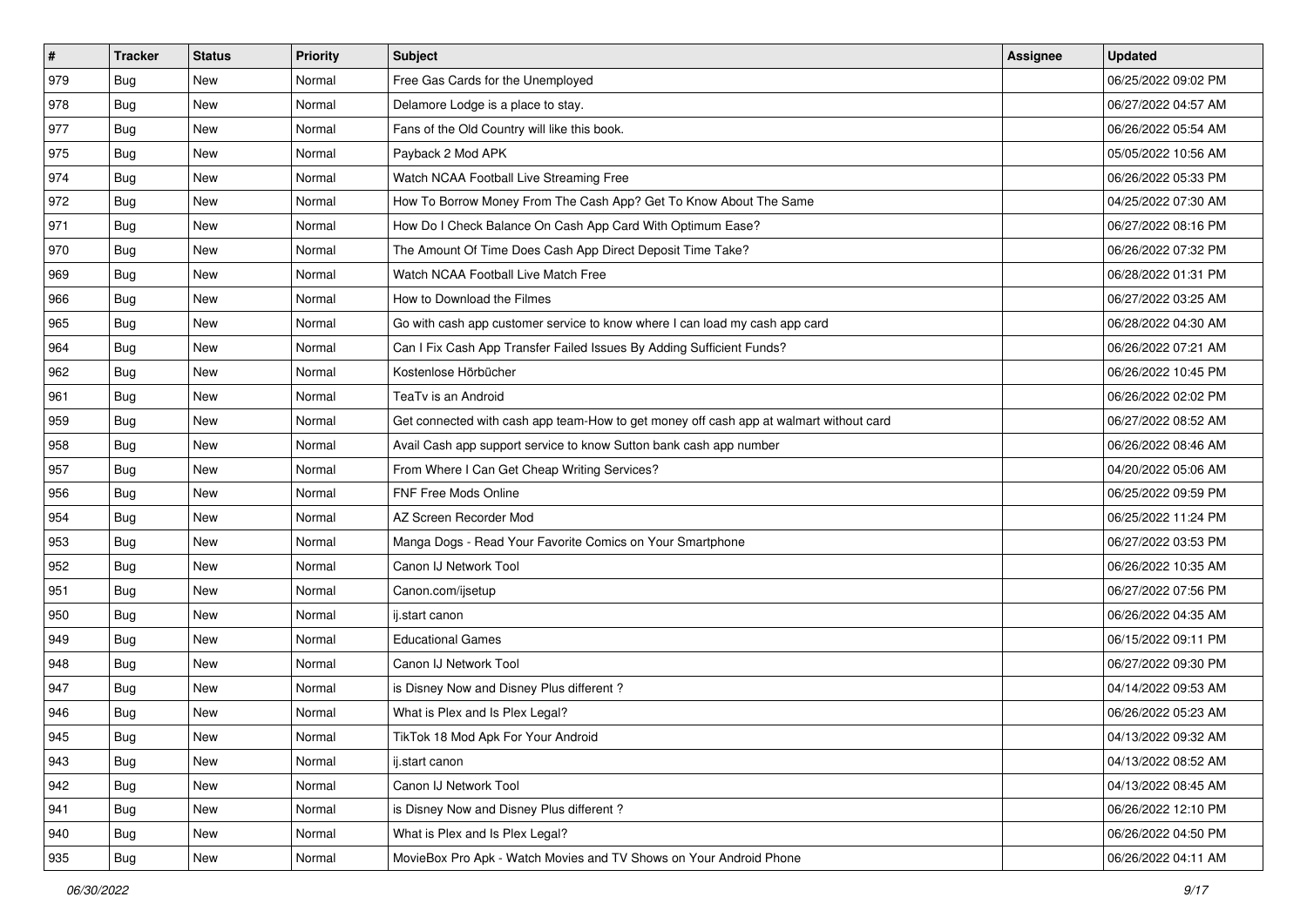| #   | <b>Tracker</b> | <b>Status</b> | <b>Priority</b> | <b>Subject</b>                                                                   | <b>Assignee</b> | <b>Updated</b>      |
|-----|----------------|---------------|-----------------|----------------------------------------------------------------------------------|-----------------|---------------------|
| 934 | Bug            | New           | Normal          | MovieBox Pro Apk - Watch Movies and TV Shows on Your Android Phone               |                 | 05/10/2022 11:01 AM |
| 933 | Bug            | <b>New</b>    | Normal          | How Can I Watch Movies on My Mobile Phone                                        |                 | 06/24/2022 12:55 AM |
| 932 | Bug            | New           | Normal          | The best epic, long-playing PC games will consume days of your life.             |                 | 05/15/2022 07:44 PM |
| 930 | Bug            | <b>New</b>    | Normal          | The best free games online                                                       |                 | 04/12/2022 09:05 AM |
| 929 | Bug            | <b>New</b>    | Normal          | Canon IJ Network Tool                                                            |                 | 04/12/2022 08:32 AM |
| 928 | Bug            | New           | Normal          | How Does Sutton Bank Cash App Customer Service Help In Answering Your Questions? |                 | 04/12/2022 11:36 AM |
| 926 | Bug            | New           | Normal          | tavor 7                                                                          |                 | 06/22/2022 05:08 PM |
| 925 | Bug            | New           | Normal          | tavor 7                                                                          |                 | 06/15/2022 03:45 AM |
| 924 | Bug            | New           | Normal          | buy tec 9                                                                        |                 | 04/11/2022 02:54 PM |
| 923 | Bug            | New           | Normal          | frenchies for sale                                                               |                 | 04/11/2022 02:35 PM |
| 922 | Bug            | New           | Normal          | Why Is The Need For Assignment Writing Services?                                 |                 | 06/29/2022 06:48 PM |
| 921 | Bug            | New           | Normal          | Canon IJ Network Tool                                                            |                 | 04/11/2022 09:00 AM |
| 920 | Bug            | <b>New</b>    | Normal          | Where I Can Get Essay Writing Services?                                          |                 | 04/11/2022 08:35 AM |
| 918 | <b>Bug</b>     | New           | Normal          | Antivirus for IOS                                                                |                 | 06/16/2022 10:36 PM |
| 917 | Bug            | <b>New</b>    | Normal          | Random Person Sent Me Money on Cash App-find solution?                           |                 | 04/09/2022 12:32 PM |
| 916 | Bug            | New           | Normal          | How long does it take to write a book?                                           |                 | 04/07/2022 12:15 PM |
| 915 | Bug            | New           | Normal          | Finance dissertation writing                                                     |                 | 04/07/2022 09:22 AM |
| 914 | Bug            | <b>New</b>    | Normal          | Wordle: how to play fashion games for free?                                      |                 | 04/07/2022 08:30 AM |
| 913 | Bug            | New           | Normal          | Canon IJ Network Tool                                                            |                 | 04/07/2022 06:21 AM |
| 912 | Bug            | New           | Normal          | <b>Cuphead Mobile Game Review</b>                                                |                 | 06/09/2022 10:14 AM |
| 911 | Bug            | New           | Normal          | Aluminum Windows & Doors                                                         |                 | 04/06/2022 08:10 PM |
| 910 | Bug            | <b>New</b>    | Normal          | Each content looks unisize or not formated                                       |                 | 04/06/2022 11:21 AM |
| 909 | Bug            | <b>New</b>    | Normal          | Toca Life World APK                                                              |                 | 04/06/2022 04:52 AM |
| 908 | <b>Bug</b>     | New           | Normal          | Toca Life World APK                                                              |                 | 04/06/2022 03:18 AM |
| 907 | Bug            | New           | Normal          | Canon IJ Network Tool                                                            |                 | 04/04/2022 10:43 AM |
| 906 | Bug            | <b>New</b>    | Normal          | How To Change Cash App From Business To Personal Account For Any Reasons?        |                 | 04/04/2022 09:57 AM |
| 905 | Bug            | New           | Normal          | MINI MILITIA MOD APK                                                             |                 | 05/19/2022 01:54 PM |
| 898 | <b>Bug</b>     | New           | Normal          | Shadow Fight 2 Mod APK                                                           |                 | 04/02/2022 09:17 AM |
| 895 | <b>Bug</b>     | New           | Normal          | Cash App Scams                                                                   |                 | 06/18/2022 02:36 PM |
| 893 | <b>Bug</b>     | New           | Normal          | klingeltone                                                                      |                 | 04/13/2022 11:06 AM |
| 892 | Bug            | New           | Normal          | Good game                                                                        |                 | 04/01/2022 09:15 AM |
| 891 | <b>Bug</b>     | New           | Normal          | The most interesting game today, have you tried it?                              |                 | 04/01/2022 09:17 AM |
| 889 | <b>Bug</b>     | New           | Normal          | What is Plex and how it's work?                                                  |                 | 04/01/2022 09:14 AM |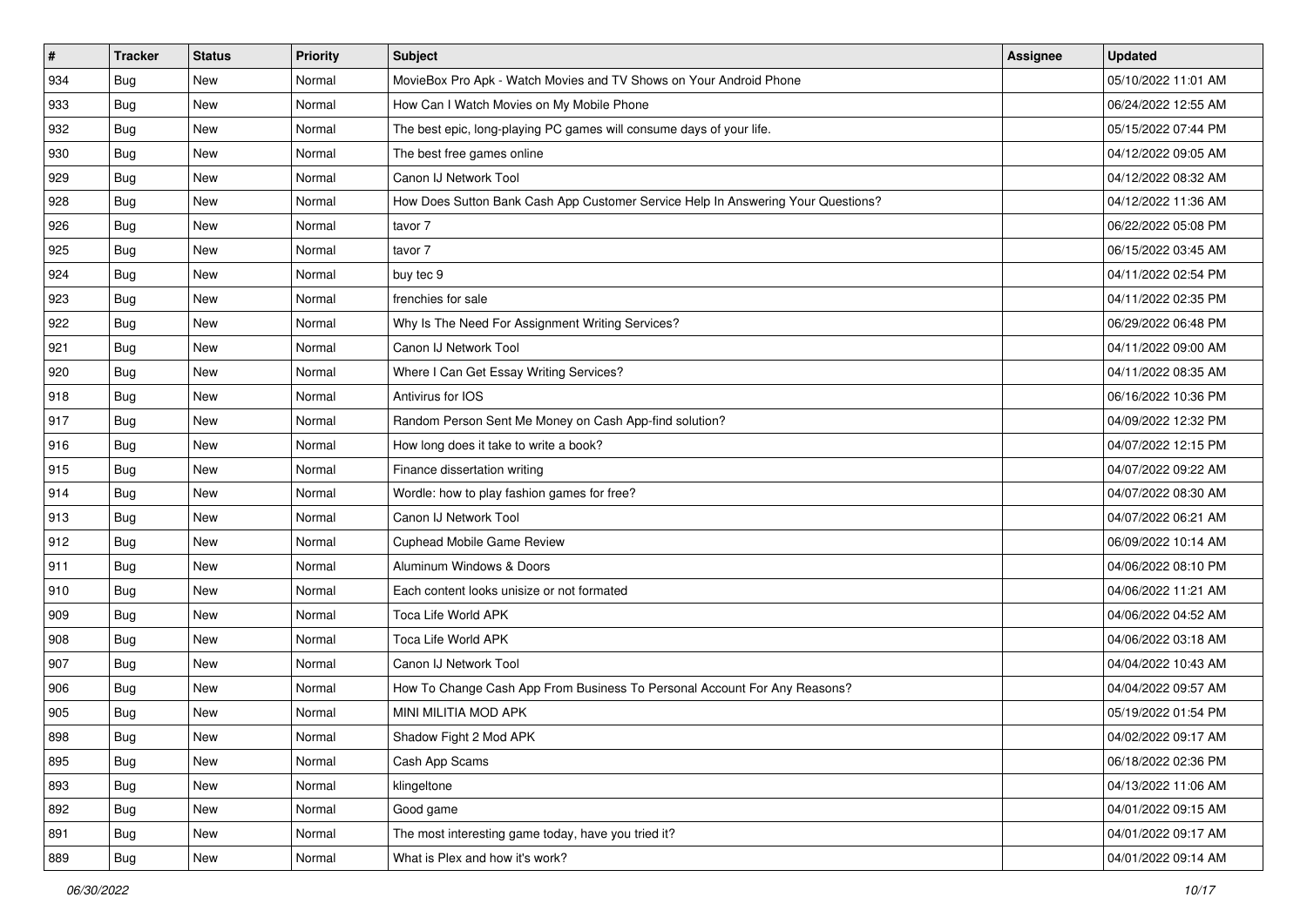| #   | <b>Tracker</b> | <b>Status</b> | <b>Priority</b> | <b>Subject</b>                                                                   | <b>Assignee</b> | <b>Updated</b>      |
|-----|----------------|---------------|-----------------|----------------------------------------------------------------------------------|-----------------|---------------------|
| 888 | Bug            | New           | Normal          | Is the Fox News Channel on Roku free?                                            |                 | 06/28/2022 06:58 PM |
| 887 | Bug            | <b>New</b>    | Normal          | What is Plex and how it's work?                                                  |                 | 04/01/2022 09:16 AM |
| 886 | Bug            | New           | Normal          | Is the Fox News Channel on Roku free?                                            |                 | 06/28/2022 09:36 PM |
| 885 | Bug            | New           | Normal          | How to Install the Tele Latino App For Android                                   |                 | 03/28/2022 04:10 AM |
| 884 | <b>Bug</b>     | <b>New</b>    | Normal          | Why do Subway Surfers popular                                                    |                 | 04/01/2022 09:16 AM |
| 883 | Bug            | New           | Normal          | Langweilen Sie sich jemals bei der gleichen alten Schriftart auf Instagram?      |                 | 04/01/2022 09:16 AM |
| 882 | Bug            | <b>New</b>    | Normal          | How to change bank account on cash app?                                          |                 | 04/01/2022 09:16 AM |
| 880 | Bug            | New           | Normal          | Why do Subway Surfers popular                                                    |                 | 04/01/2022 09:16 AM |
| 878 | Bug            | <b>New</b>    | Normal          | Wie ist instazoom hilfreich beim Herunterladen von Instagram-Profilbildern       |                 | 04/08/2022 09:28 PM |
| 876 | Bug            | <b>New</b>    | Normal          | Download Full-Size Profile Pictures of Your Favorite Users With InstaDP          |                 | 04/01/2022 09:12 AM |
| 875 | <b>Bug</b>     | <b>New</b>    | Normal          | Red ball game                                                                    |                 | 04/01/2022 09:15 AM |
| 874 | Bug            | New           | Normal          | Cómo descargar Minecraft Apk                                                     |                 | 06/26/2022 08:01 AM |
| 873 | <b>Bug</b>     | New           | Normal          | Klingeltöne mp3                                                                  |                 | 04/13/2022 11:03 AM |
| 872 | Bug            | <b>New</b>    | Normal          | Poppy Playtime Horror Game Free                                                  |                 | 04/01/2022 09:11 AM |
| 870 | Bug            | New           | Normal          | Mahjong Solitaire                                                                |                 | 04/01/2022 09:12 AM |
| 869 | Bug            | New           | Normal          | Sonnerie Post Malone 2022                                                        |                 | 04/13/2022 11:05 AM |
| 865 | Bug            | New           | Normal          | Canon IJ Printer Utility                                                         |                 | 05/18/2022 07:24 PM |
| 864 | <b>Bug</b>     | New           | Normal          | Canon IJ Network Tool                                                            |                 | 04/01/2022 09:14 AM |
| 863 | Bug            | New           | Normal          | Canon IJ Network Tool                                                            |                 | 04/01/2022 09:12 AM |
| 862 | Bug            | <b>New</b>    | Normal          | none                                                                             |                 | 04/01/2022 09:11 AM |
| 859 | <b>Bug</b>     | New           | Normal          | Canon IJ Network Tool                                                            |                 | 04/01/2022 09:13 AM |
| 857 | Bug            | <b>New</b>    | Normal          | Welcome to the world of classic retro games                                      |                 | 04/01/2022 09:13 AM |
| 856 | Bug            | <b>New</b>    | Normal          | Online Classes Assistance Help For Student                                       |                 | 04/01/2022 09:13 AM |
| 855 | <b>Bug</b>     | New           | Normal          | Online Classes Assistance Help For Student                                       |                 | 04/01/2022 09:13 AM |
| 854 | Bug            | New           | Normal          | How To Resolve Password Problems Through Facebook Customer Service?              |                 | 04/09/2022 06:11 PM |
| 853 | Bug            | New           | Normal          | what is dr laser                                                                 |                 | 04/01/2022 09:13 AM |
| 852 | <b>Bug</b>     | <b>New</b>    | Normal          | How to cancel your French Bee flight within 24 hours?                            |                 | 04/01/2022 09:13 AM |
| 851 | Bug            | New           | Normal          | Laden Sie den kostenlosen MP3-Klingelton für Ihr Mobiltelefon herunter           |                 | 04/01/2022 09:14 AM |
| 850 | <b>Bug</b>     | New           | Normal          | Puppy Playtime APK Android                                                       |                 | 04/01/2022 09:14 AM |
| 849 | <b>Bug</b>     | New           | Normal          | FutEmax App Apk - Watch Soccer, Fantasy Football, And More On Your Mobile Device |                 | 04/01/2022 09:04 AM |
| 844 | <b>Bug</b>     | New           | Normal          | To know Chime Routing Number call on the helpline number                         |                 | 04/01/2022 08:58 AM |
| 843 | <b>Bug</b>     | New           | Normal          | Canon IJ Network Tool                                                            |                 | 04/01/2022 08:58 AM |
| 842 | <b>Bug</b>     | New           | Normal          | Join the fun game                                                                |                 | 04/01/2022 08:58 AM |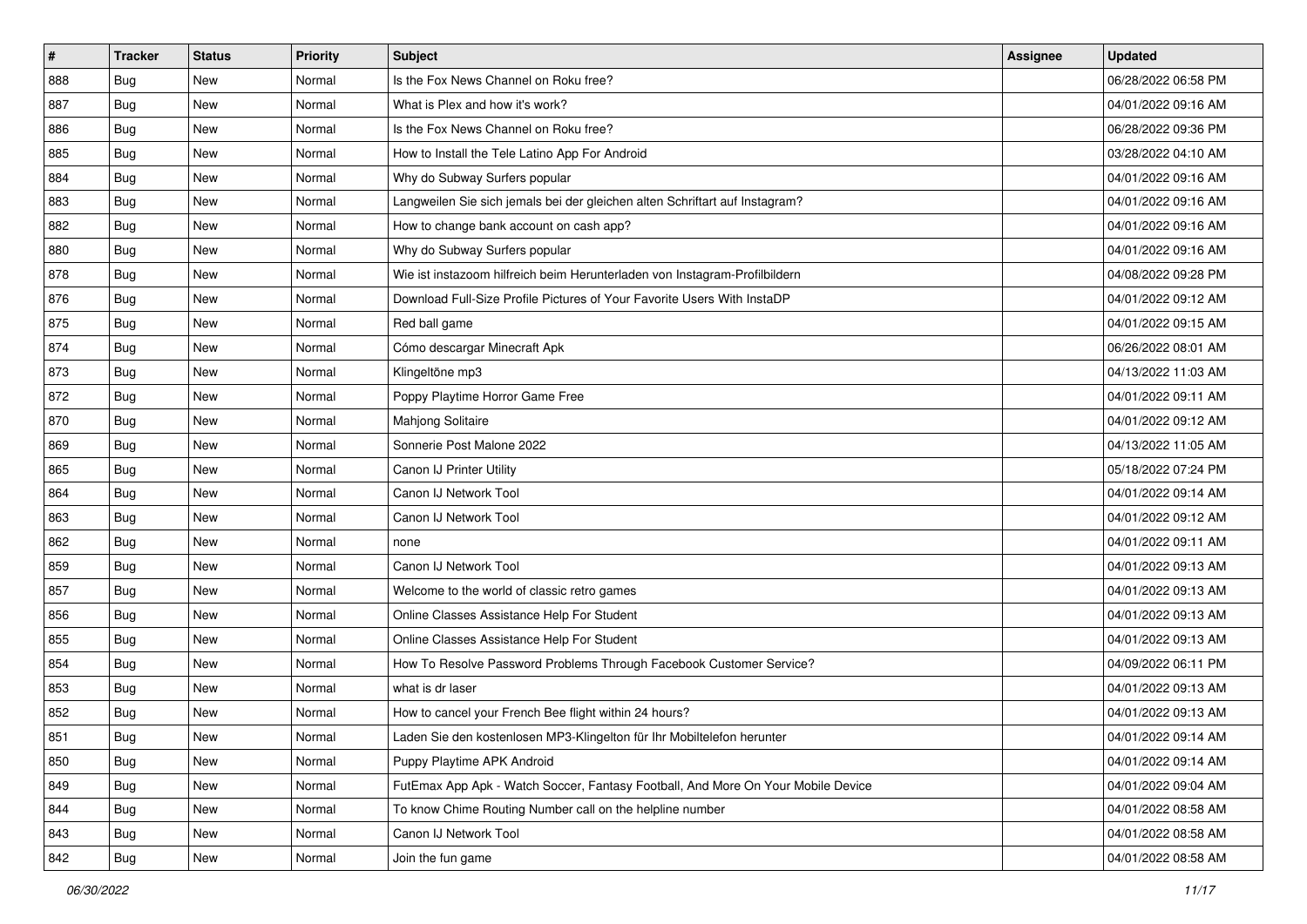| #   | <b>Tracker</b> | <b>Status</b> | <b>Priority</b> | Subject                                                          | <b>Assignee</b> | <b>Updated</b>      |
|-----|----------------|---------------|-----------------|------------------------------------------------------------------|-----------------|---------------------|
| 841 | Bug            | New           | Normal          | How do I activate FOX NOW?                                       |                 | 04/01/2022 08:58 AM |
| 840 | <b>Bug</b>     | New           | Normal          | Is Tubi really free and legal?                                   |                 | 04/01/2022 08:58 AM |
| 839 | <b>Bug</b>     | New           | Normal          | How do I activate FOX NOW?                                       |                 | 04/01/2022 08:58 AM |
| 838 | Bug            | New           | Normal          | Celebrity Hunter Mod apk - Como instalá-lo                       |                 | 04/01/2022 08:58 AM |
| 836 | <b>Bug</b>     | New           | Normal          | What Is The Required Amount To Pay As Cash App Clearance Fee?    |                 | 04/01/2022 09:00 AM |
| 835 | Bug            | New           | Normal          | Build your strong army with Taming io                            |                 | 04/01/2022 08:59 AM |
| 834 | <b>Bug</b>     | New           | Normal          | Grasp the secret to relieve stress and fatigue                   |                 | 04/01/2022 08:57 AM |
| 833 | Bug            | New           | Normal          | Does Direct Deposit Hit Chime- seek Chime Customer Service       |                 | 04/01/2022 08:59 AM |
| 832 | Bug            | New           | Normal          | Choque Royale Mod Apk                                            |                 | 04/01/2022 08:59 AM |
| 831 | <b>Bug</b>     | New           | Normal          | Build and shoot                                                  |                 | 05/29/2022 04:47 PM |
| 830 | <b>Bug</b>     | New           | Normal          | Poppy Playtime APK                                               |                 | 06/27/2022 10:31 PM |
| 828 | <b>Bug</b>     | New           | Normal          | Nursery management                                               |                 | 06/28/2022 12:10 PM |
| 827 | <b>Bug</b>     | New           | Normal          | Come To Know The Required Steps To Unlock Cash App Account       |                 | 04/01/2022 08:59 AM |
| 826 | <b>Bug</b>     | New           | Normal          | How to Dowload MXL TV Premium                                    |                 | 05/26/2022 03:34 PM |
| 825 | Bug            | New           | Normal          | Lucky Patcher Download                                           |                 | 06/26/2022 06:09 PM |
| 822 | <b>Bug</b>     | New           | Normal          | Dowload Your Boyfriend Game                                      |                 | 06/28/2022 04:56 AM |
| 821 | Bug            | New           | Normal          | Nicoo - A Review of the Popular Battle Royale Game               |                 | 06/28/2022 08:30 AM |
| 820 | <b>Bug</b>     | New           | Normal          | Metal Slug Apk para Android                                      |                 | 06/29/2022 12:55 PM |
| 819 | <b>Bug</b>     | New           | Normal          | Metal Slug Apk para Android                                      |                 | 06/27/2022 09:35 AM |
| 817 | <b>Bug</b>     | New           | Normal          | Pacman 30th Anniversary                                          |                 | 06/28/2022 09:20 AM |
| 816 | Bug            | New           | Normal          | Play Scribble io fun with everyone                               |                 | 06/28/2022 03:20 PM |
| 811 | Bug            | New           | Normal          | Canon IJ Network Tool                                            |                 | 06/29/2022 10:59 PM |
| 809 | <b>Bug</b>     | New           | Normal          | Smash Karts - immerse yourself in the exciting race              |                 | 06/28/2022 09:57 AM |
| 808 | <b>Bug</b>     | New           | Normal          | Sinnvolle Guten-Morgen-Grüße                                     |                 | 06/28/2022 10:45 PM |
| 807 | <b>Bug</b>     | New           | Normal          | 1v1Battle is a strategic action 'Build and shoot' game           |                 | 06/27/2022 06:52 AM |
| 804 | Bug            | New           | Normal          | Review                                                           |                 | 06/29/2022 03:32 AM |
| 802 | <b>Bug</b>     | New           | Normal          | Who Is an ETL Engineer                                           |                 | 06/28/2022 02:03 AM |
| 801 | <b>Bug</b>     | New           | Normal          | Who Is an ETL Engineer                                           |                 | 06/27/2022 12:25 PM |
| 800 | Bug            | New           | Normal          | Who Is an ETL Engineer                                           |                 | 06/29/2022 08:54 AM |
| 799 | Bug            | New           | Normal          | Who Is an ETL Engineer                                           |                 | 06/29/2022 07:36 PM |
| 798 | Bug            | New           | Normal          | Who Is an ETL Engineer                                           |                 | 06/29/2022 02:44 AM |
| 796 | Bug            | New           | Normal          | How Does Cash App ++ actually work and What is the process of it |                 | 06/29/2022 05:10 AM |
| 795 | <b>Bug</b>     | New           | Normal          | Drift Boss - Exciting Race                                       |                 | 06/26/2022 06:32 PM |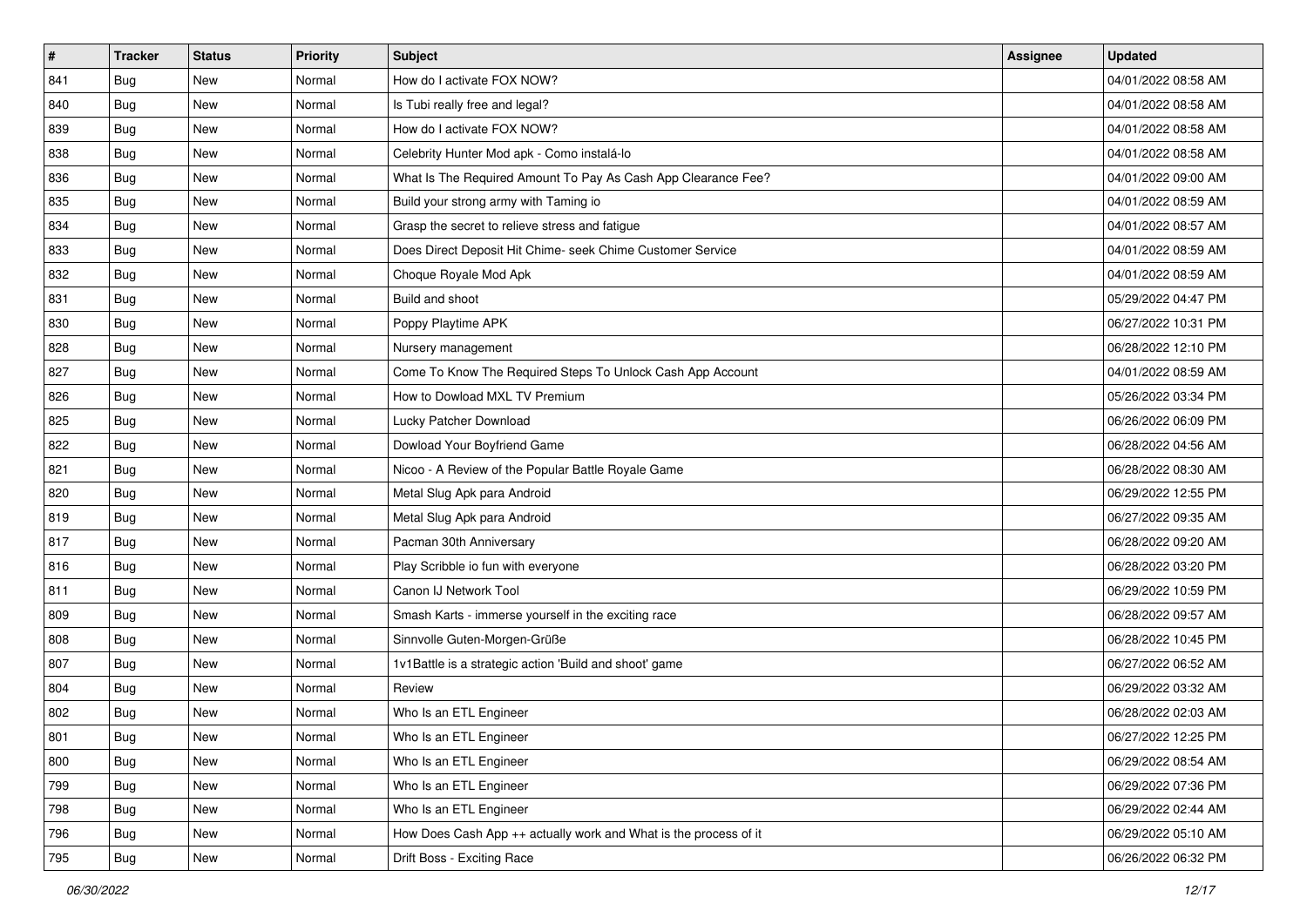| $\sharp$ | <b>Tracker</b> | <b>Status</b> | <b>Priority</b> | Subject                                                                       | <b>Assignee</b> | <b>Updated</b>      |
|----------|----------------|---------------|-----------------|-------------------------------------------------------------------------------|-----------------|---------------------|
| 792      | Bug            | New           | Normal          | What is Google Camera Mod?                                                    |                 | 06/27/2022 10:20 AM |
| 791      | Bug            | <b>New</b>    | Normal          | Samsnung TV Plus is not working                                               |                 | 04/01/2022 09:03 AM |
| 790      | Bug            | New           | Normal          | My app                                                                        |                 | 04/01/2022 09:03 AM |
| 789      | Bug            | New           | Normal          | Full version                                                                  |                 | 06/30/2022 02:36 AM |
| 788      | <b>Bug</b>     | <b>New</b>    | Normal          | Intro Maker Mod APK                                                           |                 | 06/29/2022 09:13 PM |
| 787      | <b>Bug</b>     | New           | Normal          | Assured Assignment Help                                                       |                 | 06/29/2022 09:56 AM |
| 786      | Bug            | <b>New</b>    | Normal          | Best Assignment Help in Australia & UK                                        |                 | 06/21/2022 09:28 PM |
| 785      | Bug            | New           | Normal          | How To Get Money Off Cash App Without Card Or With A Card?                    |                 | 06/28/2022 11:35 AM |
| 784      | Bug            | New           | Normal          | How To Add Money On Cash App Card And Check The Funds?                        |                 | 06/28/2022 12:36 PM |
| 783      | Bug            | <b>New</b>    | Normal          | How Do I Determine The Reasons And Solutions To Fix Cash App Transfer Failed? |                 | 06/29/2022 01:42 PM |
| 782      | Bug            | New           | Normal          | Comment faire une sonnerie téléphonique                                       |                 | 06/29/2022 04:47 PM |
| 781      | <b>Bug</b>     | New           | Normal          | Free Whatsapp Group to Join                                                   |                 | 06/28/2022 11:48 AM |
| 777      | <b>Bug</b>     | New           | Normal          | Obtain driving instructions using Google Maps.                                |                 | 06/30/2022 01:32 AM |
| 776      | Bug            | <b>New</b>    | Normal          | Wibargain                                                                     |                 | 06/28/2022 01:57 PM |
| 775      | Bug            | New           | Normal          | cash app                                                                      |                 | 02/14/2022 08:20 AM |
| 774      | Bug            | New           | Normal          | Follow proper initiatives                                                     |                 | 06/29/2022 12:34 PM |
| 773      | <b>Bug</b>     | New           | Normal          | Spades - Play online free                                                     |                 | 06/28/2022 12:26 PM |
| 772      | <b>Bug</b>     | New           | Normal          | united airlines baggage policy                                                |                 | 06/29/2022 03:40 PM |
| 771      | Bug            | New           | Normal          | united airlines baggage policy                                                |                 | 06/29/2022 05:39 PM |
| 770      | Bug            | <b>New</b>    | Normal          | Canon IJ Network Tool                                                         |                 | 06/29/2022 04:48 AM |
| 769      | Bug            | New           | Normal          | check my cash app                                                             |                 | 06/28/2022 03:29 PM |
| 768      | Bug            | <b>New</b>    | Normal          | Where can you buy best jackets online?                                        |                 | 06/26/2022 01:50 PM |
| 767      | Bug            | <b>New</b>    | Normal          | apkmod                                                                        |                 | 06/29/2022 06:15 PM |
| 766      | <b>Bug</b>     | New           | Normal          | Pobreflix Mod APK Review                                                      |                 | 06/29/2022 10:55 PM |
| 765      | Bug            | New           | Normal          | Follow proper initiatives to check my cash app                                |                 | 06/25/2022 10:08 AM |
| 764      | Bug            | New           | Normal          | What is available to see what I can watch HBO Max?                            |                 | 06/29/2022 08:50 PM |
| 762      | <b>Bug</b>     | <b>New</b>    | Normal          | How To Add Money To A Cash App Card If Struggling With Low Amount?            |                 | 06/29/2022 10:53 AM |
| 760      | Bug            | New           | Normal          | apkmod                                                                        |                 | 06/27/2022 04:13 PM |
| 758      | <b>Bug</b>     | New           | Normal          | How Do I Study Consistently For Hours?                                        |                 | 06/27/2022 12:49 AM |
| 757      | <b>Bug</b>     | New           | Normal          | Why Is Issue of Car Maintenance so Famous for the Consumers?                  |                 | 04/01/2022 09:01 AM |
| 754      | <b>Bug</b>     | New           | Normal          | Cómo descargar tonos gratis de teléfono celular                               |                 | 06/26/2022 01:56 PM |
| 753      | <b>Bug</b>     | New           | Normal          | onlineessaygrader                                                             |                 | 06/28/2022 05:55 AM |
| 752      | <b>Bug</b>     | New           | Normal          | Plagerism checker                                                             |                 | 06/26/2022 06:33 PM |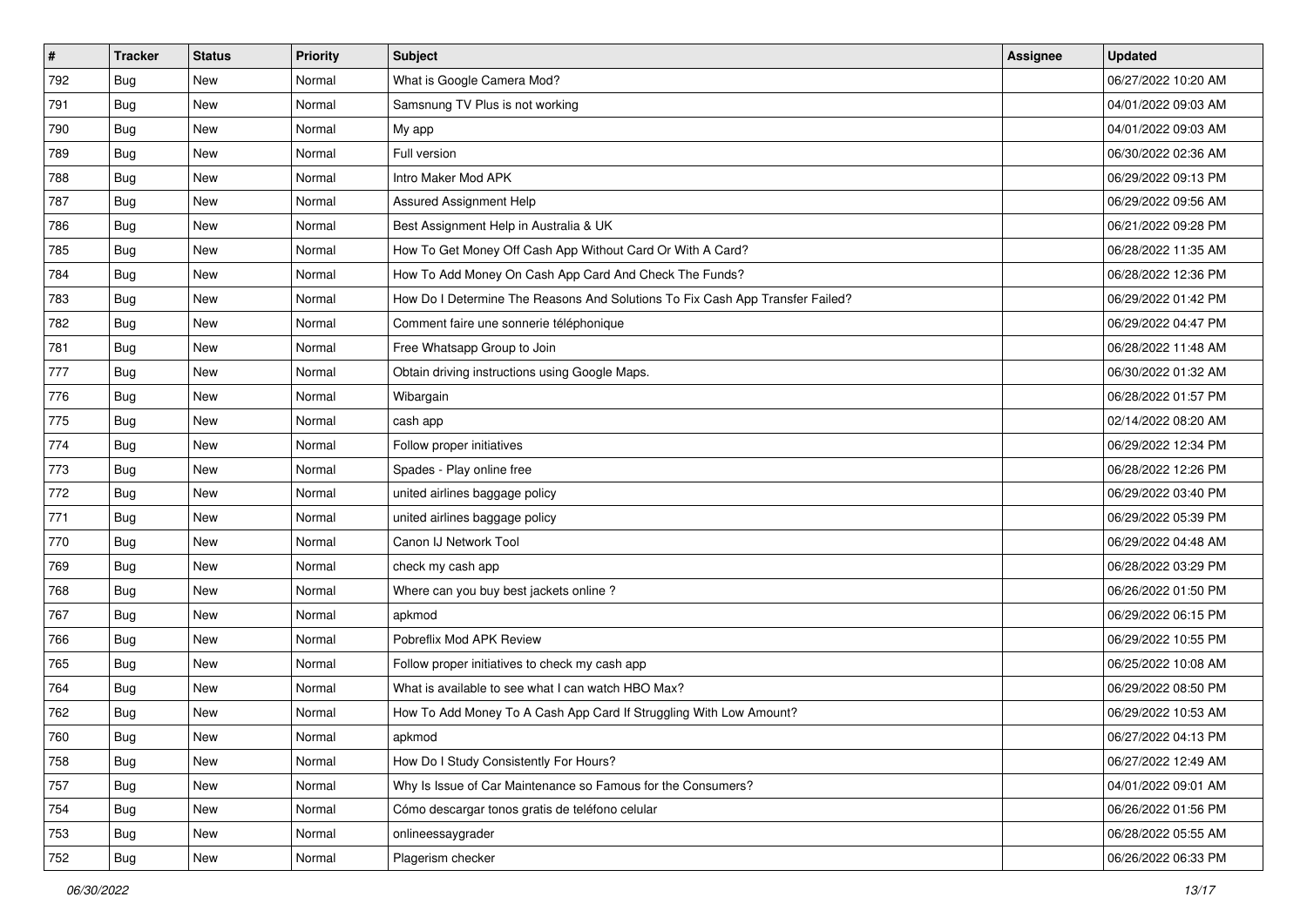| $\pmb{\#}$ | <b>Tracker</b> | <b>Status</b> | <b>Priority</b> | Subject                                                                                             | <b>Assignee</b> | <b>Updated</b>      |
|------------|----------------|---------------|-----------------|-----------------------------------------------------------------------------------------------------|-----------------|---------------------|
| 750        | <b>Bug</b>     | New           | Normal          | Create a Report Template                                                                            |                 | 06/26/2022 04:27 PM |
| 749        | <b>Bug</b>     | New           | Normal          | The Best Bubble Shooter Game for Android                                                            |                 | 06/26/2022 12:12 PM |
| 748        | Bug            | New           | Normal          | Il y a quelques façons d'obtenir des sonneries gratuites pour votre iPhone                          |                 | 06/26/2022 11:24 PM |
| 747        | Bug            | New           | Normal          | How to Install Tyflex Plus on Your Android Device                                                   |                 | 06/26/2022 08:16 AM |
| 744        | Bug            | New           | Normal          | <b>Pixel Survive</b>                                                                                |                 | 06/28/2022 05:13 AM |
| 743        | Bug            | New           | Normal          | They promote 'pixel art' contests and a 'game jam' related to the work and figure of Carlos Casares |                 | 06/28/2022 12:04 PM |
| 742        | Bug            | New           | Normal          | How Long Does Cash App Support Take To Respond For A Better Support?                                |                 | 06/25/2022 11:00 PM |
| 741        | Bug            | New           | Normal          | <b>Blockchain Technology Solutions</b>                                                              |                 | 06/26/2022 02:19 AM |
| 739        | Bug            | New           | Normal          | law dissertation help                                                                               |                 | 06/27/2022 06:12 PM |
| 738        | Bug            | New           | Normal          | How Much Amount Do I Get Using The Referral Code For Cash App?                                      |                 | 06/27/2022 03:58 PM |
| 737        | Bug            | New           | Normal          | How Do I Talk To A Live Person At Facebook If Anything Is Doubtful?                                 |                 | 06/27/2022 09:59 PM |
| 736        | Bug            | New           | Normal          | I Want to Edit in My Website (transfer-factor.net) Unfortunately, Unable to Edit It                 |                 | 06/24/2022 07:32 AM |
| 735        | Bug            | New           | Normal          | A quick fix of how to get money back from cash app stocks                                           |                 | 06/29/2022 09:07 PM |
| 734        | Bug            | New           | Normal          | DR. STRANGE: Multiverse of Scheduling Madness!                                                      |                 | 06/28/2022 07:07 AM |
| 733        | Bug            | New           | Normal          | How does one go about getting a book deal?                                                          |                 | 06/28/2022 06:35 PM |
| 732        | Bug            | New           | Normal          | Get rectifications steps about why cash app transfer failed                                         |                 | 06/26/2022 03:28 PM |
| 731        | Bug            | New           | Normal          | Avail Of Cash App Customer Service If Unable To Down Cash App Mobile App?                           |                 | 06/25/2022 08:36 PM |
| 730        | Bug            | New           | Normal          | Canon IJ Network Tool                                                                               |                 | 06/26/2022 05:51 PM |
| 729        | Bug            | New           | Normal          | Canon IJ Network Tool                                                                               |                 | 06/28/2022 01:10 PM |
| 728        | Bug            | New           | Normal          | Will Cash App refund money if scammed? Hitches With Optimum Ease                                    |                 | 06/26/2022 06:15 AM |
| 726        | Bug            | New           | Normal          | Mobile Application Development Services                                                             |                 | 06/28/2022 04:44 PM |
| 724        | Bug            | New           | Normal          | Dial Chime Customer support number for a quick response                                             |                 | 06/29/2022 03:31 AM |
| 721        | <b>Bug</b>     | New           | Normal          | Cómo instalar un Mod Apk                                                                            |                 | 06/30/2022 02:08 AM |
| 720        | Bug            | New           | Normal          | How does Cash App Phone Number provide a quick treatment?                                           |                 | 06/27/2022 08:02 AM |
| 719        | Bug            | New           | Normal          | How Do I Send \$5000 Through Cash App Account With Ease?                                            |                 | 06/29/2022 10:15 PM |
| 717        | Bug            | New           | Normal          | Disney Plus Apk - Watch Movies and TV Shows on Your Device                                          |                 | 06/29/2022 03:10 PM |
| 716        | Bug            | New           | Normal          | La celebración de un BabyShower.                                                                    |                 | 06/27/2022 12:29 PM |
| 715        | <b>Bug</b>     | New           | Normal          | Puppy Playtime Descargar gratis                                                                     |                 | 06/28/2022 10:46 PM |
| 714        | Bug            | New           | Normal          | Cuevana 3 Premium - Enjoy Your Favorite Movies and TV Shows on Your Smart TV                        |                 | 06/27/2022 11:43 PM |
| 712        | Bug            | New           | Normal          | Tips and Tricks                                                                                     |                 | 06/29/2022 07:26 PM |
| 711        | Bug            | New           | Normal          | Human Fall Flat Apk Download                                                                        |                 | 06/28/2022 08:27 PM |
| 710        | Bug            | New           | Normal          | Take Necessary Assistance If You Are Unable Activate Cash App Card                                  |                 | 06/25/2022 09:26 PM |
| 709        | <b>Bug</b>     | New           | Normal          | How To Load Cash App Card At Walmart Without Having To Face Any Hassle?                             |                 | 06/29/2022 03:26 AM |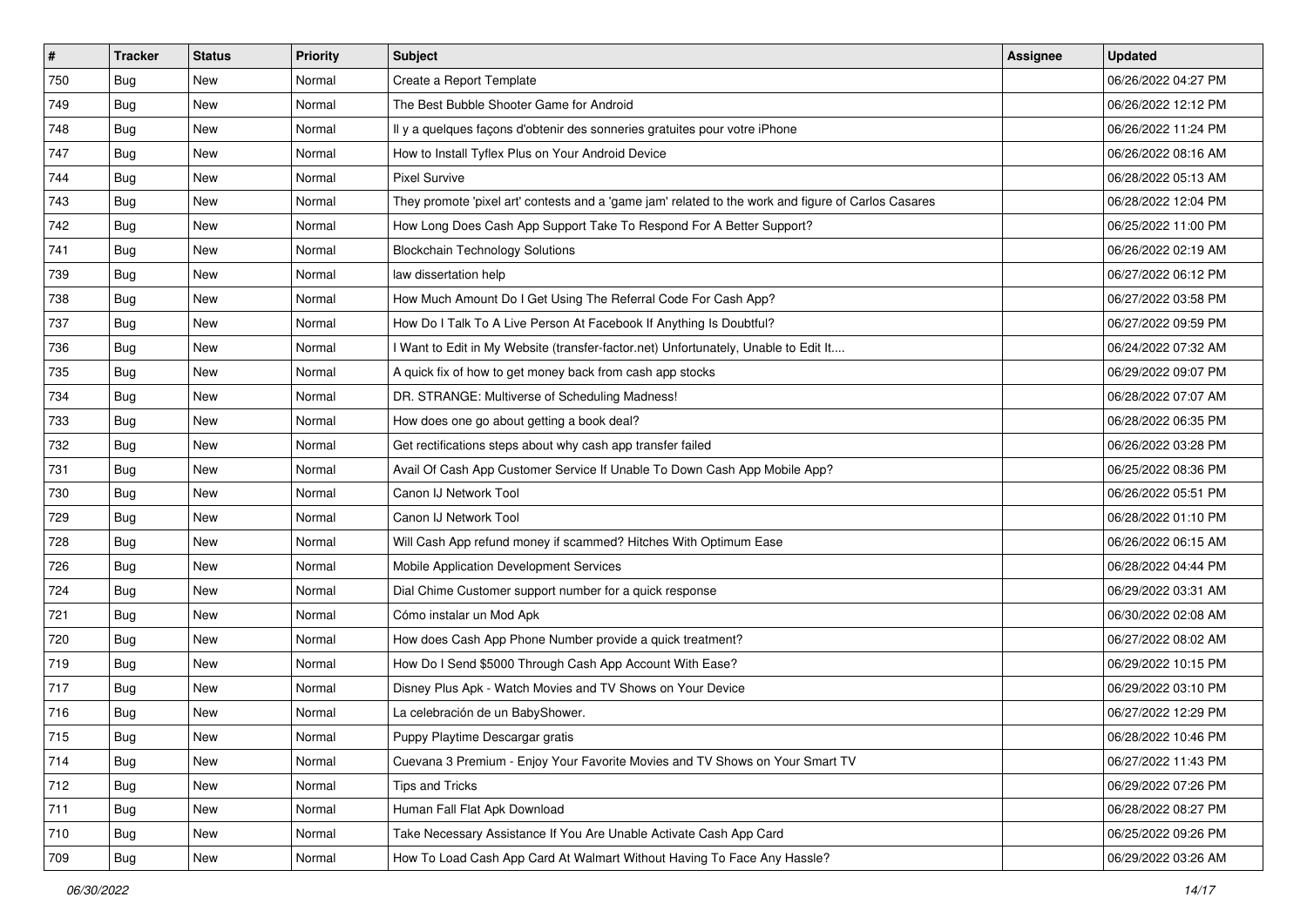| $\sharp$ | <b>Tracker</b> | <b>Status</b> | <b>Priority</b> | Subject                                                               | <b>Assignee</b> | <b>Updated</b>      |
|----------|----------------|---------------|-----------------|-----------------------------------------------------------------------|-----------------|---------------------|
| 708      | <b>Bug</b>     | New           | Normal          | Efficient ways to proceed with the cash app dispute process?          |                 | 06/29/2022 10:24 AM |
| 706      | Bug            | <b>New</b>    | Normal          | How Can You Cancel A Cash App Payment Without Any Prior Information?  |                 | 06/26/2022 09:13 AM |
| 705      | Bug            | New           | Normal          | wuxiaworld                                                            |                 | 06/29/2022 11:42 PM |
| 704      | Bug            | <b>New</b>    | Normal          | Reach support team of Chime Customer Service for instant help         |                 | 06/29/2022 05:49 AM |
| 703      | Bug            | <b>New</b>    | Normal          | For real-time help, dial Facebook customer service number             |                 | 06/29/2022 12:30 AM |
| 702      | Bug            | New           | Normal          | Avail Chime Customer Service to know How To Get Chime Bank Statement  |                 | 06/28/2022 04:58 AM |
| 701      | Bug            | New           | Normal          | Why Law Essay Helper UK is Necessary?                                 |                 | 06/29/2022 06:29 PM |
| 700      | Bug            | New           | Normal          | Cómo descargar Poppy Playtime                                         |                 | 04/01/2022 09:30 AM |
| 699      | Bug            | <b>New</b>    | Normal          | Would you be able to utilize Cash App Twitch?                         |                 | 06/29/2022 09:07 PM |
| 697      | Bug            | New           | Normal          | How to Descargar Pura TV For Android                                  |                 | 06/28/2022 04:43 PM |
| 696      | Bug            | New           | Normal          | How to Install the TuMangaOnline App                                  |                 | 06/30/2022 01:09 AM |
| 695      | Bug            | New           | Normal          | Refer Listas IPTV Apk                                                 |                 | 06/29/2022 06:50 AM |
| 692      | Bug            | <b>New</b>    | Normal          | Esports 888b                                                          |                 | 06/12/2022 10:04 AM |
| 691      | Bug            | <b>New</b>    | Normal          | tea garden dublin                                                     |                 | 04/01/2022 09:31 AM |
| 690      | Bug            | New           | Normal          | campervan hire                                                        |                 | 06/28/2022 11:55 AM |
| 689      | Bug            | New           | Normal          | How to use twitch.tv/activate?                                        |                 | 06/28/2022 10:48 PM |
| 688      | Bug            | New           | Normal          | How to use twitch.tv/activate?                                        |                 | 06/24/2022 04:16 AM |
| 687      | Bug            | <b>New</b>    | Normal          | How to use twitch.tv/activate?                                        |                 | 06/29/2022 10:39 PM |
| 686      | Bug            | New           | Normal          | Welcome To The Most Demandable Mahipalpur Escorts Agency              |                 | 06/27/2022 03:45 PM |
| 684      | Bug            | <b>New</b>    | Normal          | Difference between paper map and online map                           |                 | 06/29/2022 09:46 AM |
| 682      | <b>Bug</b>     | New           | Normal          | Does Facebook customer service live chat allow to speak with someone? |                 | 06/29/2022 09:56 AM |
| 679      | Bug            | <b>New</b>    | Normal          | Word Finder helps you to play word games better                       |                 | 04/01/2022 09:34 AM |
| 678      | Bug            | <b>New</b>    | Normal          | How to be a winner in buidnow gg                                      |                 | 06/29/2022 06:31 PM |
| 677      | <b>Bug</b>     | New           | Normal          | Logo Design Services Near Me                                          |                 | 06/29/2022 11:58 AM |
| 676      | Bug            | New           | Normal          | Does Facebook customer service live chat allow to speak with someone? |                 | 04/01/2022 09:39 AM |
| 675      | Bug            | New           | Normal          | What Are Smart Tactics To Fix Cash App Transfer Failed Hurdles?       |                 | 06/27/2022 09:51 AM |
| 673      | Bug            | New           | Normal          | Learn the basics of pixel art - Clear grid                            |                 | 06/29/2022 09:44 AM |
| 672      | Bug            | New           | Normal          | The easiest way to delete ringtones on iPhone                         |                 | 06/28/2022 08:44 PM |
| 670      | <b>Bug</b>     | New           | Normal          | JTWhatsApp Apk - The New and Improved WhatsApp                        |                 | 06/28/2022 12:32 PM |
| 668      | <b>Bug</b>     | New           | Normal          | Get to know Cash App Refund Process here                              |                 | 06/29/2022 07:21 AM |
| 667      | <b>Bug</b>     | New           | Normal          | What Is a Ringtone?                                                   |                 | 06/29/2022 12:34 AM |
| 666      | <b>Bug</b>     | New           | Normal          | 470+ pages à colorier de Noël                                         |                 | 06/28/2022 10:02 AM |
| 664      | <b>Bug</b>     | New           | Normal          | Tea TV Apk Download - The Best Way to Watch Movies Offline            |                 | 06/29/2022 11:00 PM |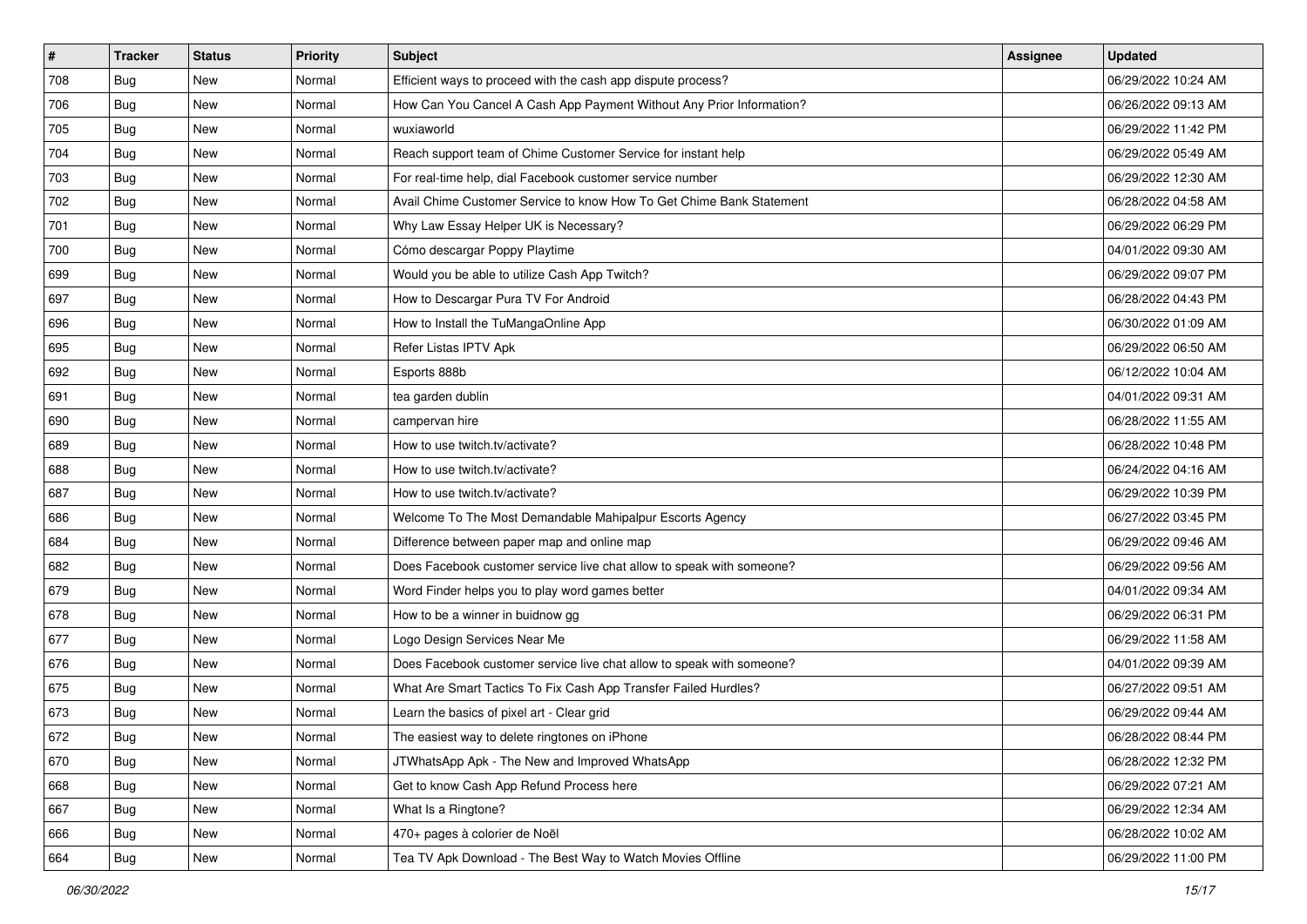| $\sharp$ | <b>Tracker</b> | <b>Status</b> | <b>Priority</b> | Subject                                                                          | <b>Assignee</b> | <b>Updated</b>      |
|----------|----------------|---------------|-----------------|----------------------------------------------------------------------------------|-----------------|---------------------|
| 662      | Bug            | New           | Normal          | Oreo TV Download - The Easiest Way to Watch Live TV                              |                 | 06/29/2022 08:19 PM |
| 661      | Bug            | <b>New</b>    | Normal          | Turbo VPN MOD APK Download                                                       |                 | 06/29/2022 11:57 AM |
| 660      | Bug            | New           | Normal          | Anchovies Nutrition Facts And Health Benefits                                    |                 | 04/01/2022 09:40 AM |
| 659      | Bug            | <b>New</b>    | Normal          | Olive Oil Properties And Health Benefits                                         |                 | 06/29/2022 11:15 AM |
| 658      | Bug            | New           | Normal          | Watermelon Nutrition Facts And Health Benefits                                   |                 | 06/29/2022 06:46 PM |
| 657      | Bug            | <b>New</b>    | Normal          | Coconut Nutrition Facts And Health Benefits                                      |                 | 06/29/2022 05:05 PM |
| 656      | Bug            | <b>New</b>    | Normal          | Kiwi Nutrition Facts And Health Benefits                                         |                 | 06/28/2022 08:54 PM |
| 655      | <b>Bug</b>     | New           | Normal          | <b>Eggplant Health Benefits</b>                                                  |                 | 06/29/2022 08:18 AM |
| 653      | Bug            | New           | Normal          | Jujube (Jinjoles): Properties And Health Benefits                                |                 | 06/27/2022 08:47 AM |
| 652      | Bug            | New           | Normal          | Sesame Health Benefits                                                           |                 | 06/29/2022 07:46 PM |
| 651      | <b>Bug</b>     | New           | Normal          | Salmon Health Benefits                                                           |                 | 06/28/2022 05:49 PM |
| 650      | Bug            | <b>New</b>    | Normal          | <b>Cherries Health Benefits</b>                                                  |                 | 06/29/2022 11:13 AM |
| 645      | <b>Bug</b>     | <b>New</b>    | Normal          | thong tin chinh xac nhat hom nay                                                 |                 | 06/28/2022 02:48 PM |
| 644      | Bug            | New           | Normal          | <b>TeaTV App Review</b>                                                          |                 | 06/27/2022 11:47 AM |
| 643      | Bug            | <b>New</b>    | Normal          | Oreo TV Apk Download                                                             |                 | 06/28/2022 04:57 PM |
| 642      | Bug            | New           | Normal          | thong tin thoi tiet ngay hom nay                                                 |                 | 06/29/2022 07:52 PM |
| 641      | Bug            | <b>New</b>    | Normal          | Get Best Economics Dissertation Writing Service                                  |                 | 06/25/2022 10:04 AM |
| 640      | Bug            | New           | Normal          | play game with me                                                                |                 | 06/28/2022 06:33 AM |
| 639      | Bug            | New           | Normal          | thong tin chinh xac                                                              |                 | 06/29/2022 02:44 AM |
| 638      | Bug            | <b>New</b>    | Normal          | Run 3 game                                                                       |                 | 06/26/2022 06:31 AM |
| 636      | Bug            | New           | Normal          | What is the most popular furniture color?                                        |                 | 06/25/2022 04:57 PM |
| 635      | Bug            | New           | Normal          | Buy Steroids Online with OurMedicnes.com   Best Quality Steroids                 |                 | 06/29/2022 12:17 AM |
| 634      | Bug            | New           | Normal          | Buy Vidalista Tablets (Tadalafil) at [\$25 OFF + Free Shipping] Vidalistatablets |                 | 06/29/2022 02:25 AM |
| 633      | <b>Bug</b>     | New           | Normal          | How i can i solve my issue                                                       |                 | 04/01/2022 09:38 AM |
| 632      | Bug            | New           | Normal          | CheapestMedsShop   100% Safe Medicines Online in UK & AUS.                       |                 | 06/28/2022 09:52 AM |
| 631      | Bug            | <b>New</b>    | Normal          | How Can I Load Cash App Card at Walmart straight away?                           |                 | 06/26/2022 04:07 PM |
| 630      | <b>Bug</b>     | <b>New</b>    | Normal          | How Can I Load Cash App Card at Walmart straight away?                           |                 | 06/26/2022 12:04 AM |
| 629      | <b>Bug</b>     | New           | Normal          | How Can I Load Cash App Card at Walmart straight away?                           |                 | 06/28/2022 06:07 AM |
| 628      | <b>Bug</b>     | New           | Normal          | CV reviewing services!                                                           |                 | 06/29/2022 05:09 PM |
| 627      | <b>Bug</b>     | New           | Normal          | <b>HELO</b>                                                                      |                 | 06/28/2022 11:28 AM |
| 625      | <b>Bug</b>     | New           | Normal          | The best free online driving directions tool                                     |                 | 04/01/2022 09:28 AM |
| 624      | <b>Bug</b>     | New           | Normal          | Use go with the Driving Directions for your go                                   |                 | 06/29/2022 05:22 PM |
| 623      | <b>Bug</b>     | New           | Normal          | Listen to online radio stations for mobile phones                                |                 | 06/29/2022 11:19 PM |